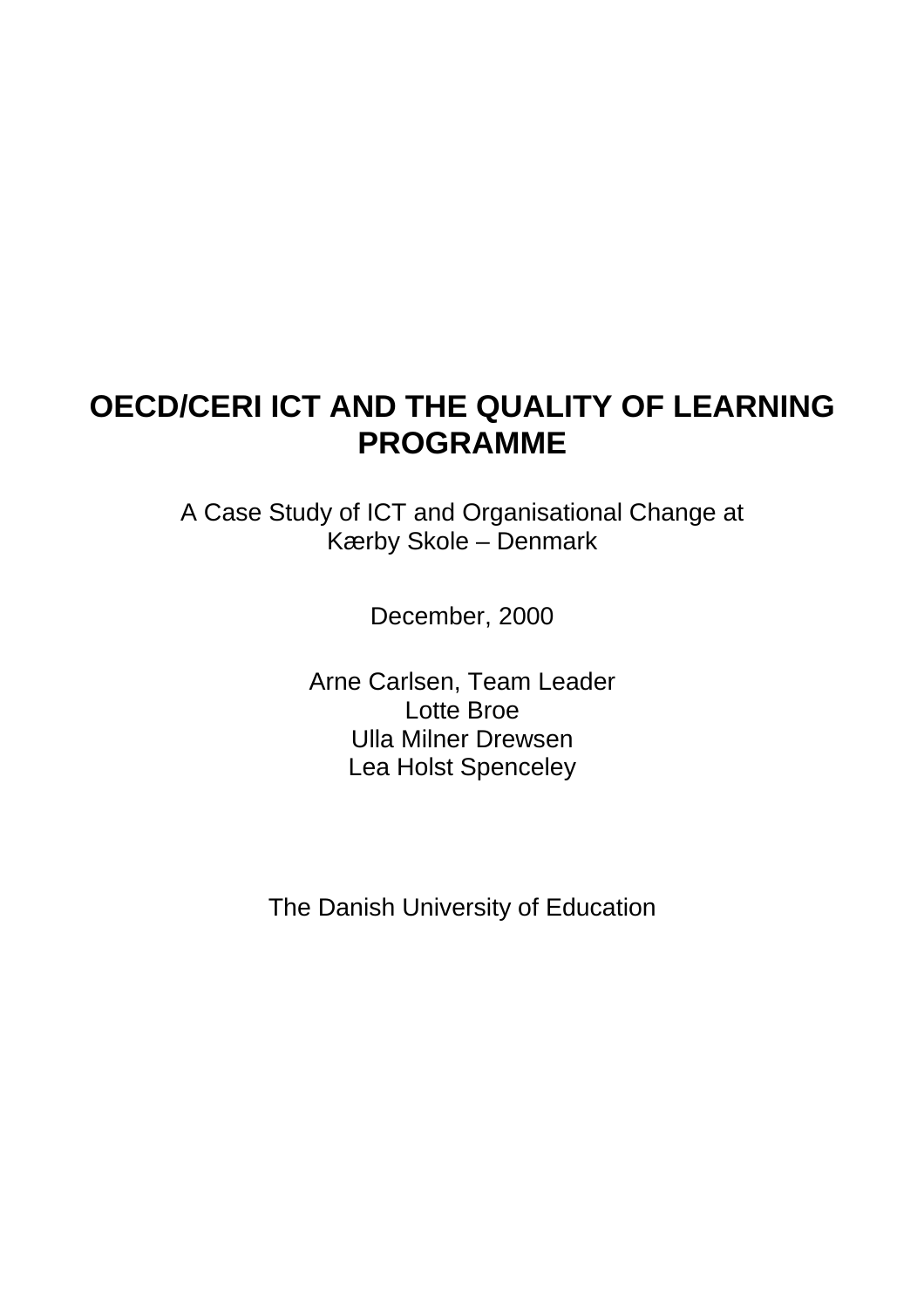## **Contents**

**1 Presentation of Kærby Skole 3 2 The past 5 3 The present7** 3.1 ICT in organization innovation 7 School culture and school innovation 7 Communication8 Staff development 9 Obstacles 11 3.2 ICT in teaching 12 Advantages at ICT in teaching 13 Disadvantages at ICT in teaching 14 Academic rigour and equity 15 3.3 The diffusion pattern of the innovation16 The role of leadership17 Sustainability and scalability 17 **4 Discussion of hypotheses 21** 4.1 Hypothesis 1 21 4.2 Hypothesis 2 22 4.3 Hypothesis 3 23 4.4 Hypothesis 4 25 4.5 Hypothesis 5 27 **5 The future 29 Appendix A 30 Appendix B 31 Notes 32**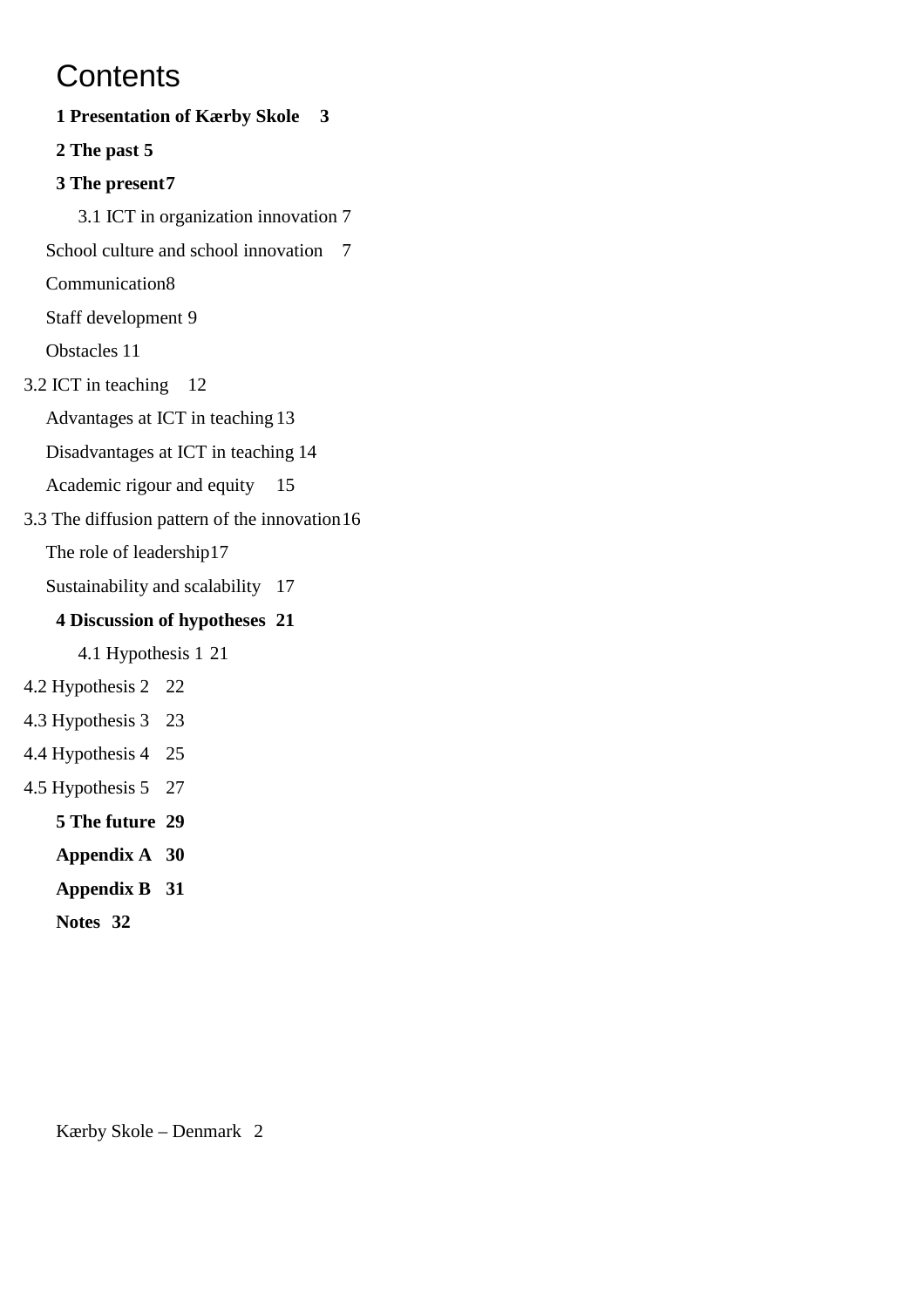## 1 Presentation of Kærby Skole

Kærby Skole is situated in the outskirts of a large provincial town and is a relatively small school with app. 300 students distributed on grade levels 0 to 7. The school also comprises a series of remedial classes ('the contact classes') for autistic students whose primary problem is failing contact. The school employs 38 teachers, and is located in an area of mainly middle class families for which reason the student population is rather homogeneous.

The school has at its disposal 111 computers including those based at the teachers' homes. 46 of the school-based computers have www access, and 12 of them are placed in the school's computer room. At the school's pedagogical service centre five more computers are placed, and the teachers have access to four computers in a small preparation room. Furthermore, there are one or two computers in each classroom. Thus, the student computer ratio is abt. 4,2 students per computer and abt. 6,6 students per computer with www access.

It is estimated that abt. 90 percent of the students have computer access at home, and moreover the students have access to the school computers during the long noon break; the school arranges ICT-café twice a week where students may apply for any assistance needed. From grade 4 all students are given an e-mail address via the school.

Since the late 1980es the school has had one ICT co-ordinator and two years ago a second teacher was given the assignment. At the time of the study the first teacher had been appointed elsewhere, and the second was in charge alone. The school intends to have two persons permanently in charge of the general technical and pedagogical matters related to the ICT innovation. In addition to their work at school the ICT coordinaters have acted as lecturers and consultants to various educational institutions wanting to integrate ICT.

The school is located in an administrative area (municipality) which for many years has had ICT as a field of effort. A special data department is aiming at having ICT integrated in the 37 municipal schools.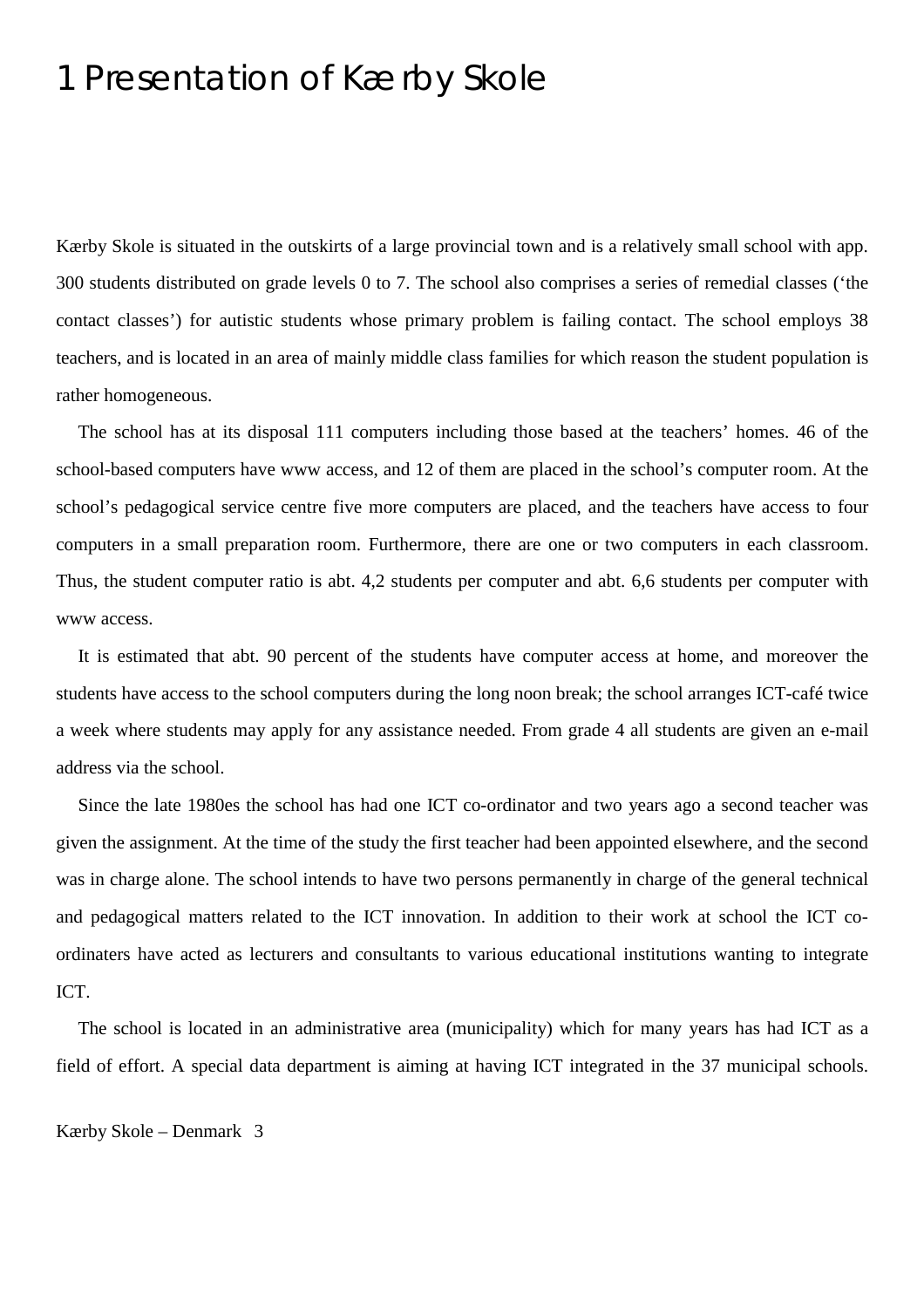This is carried out in the shape of pedagogical and technical support as well as construction of plans of action, training courses etc. for the entire school personnel. Moreover, the municipal authorities have earmarked a pool of funds in which the schools can have a share only if they invest in ICT.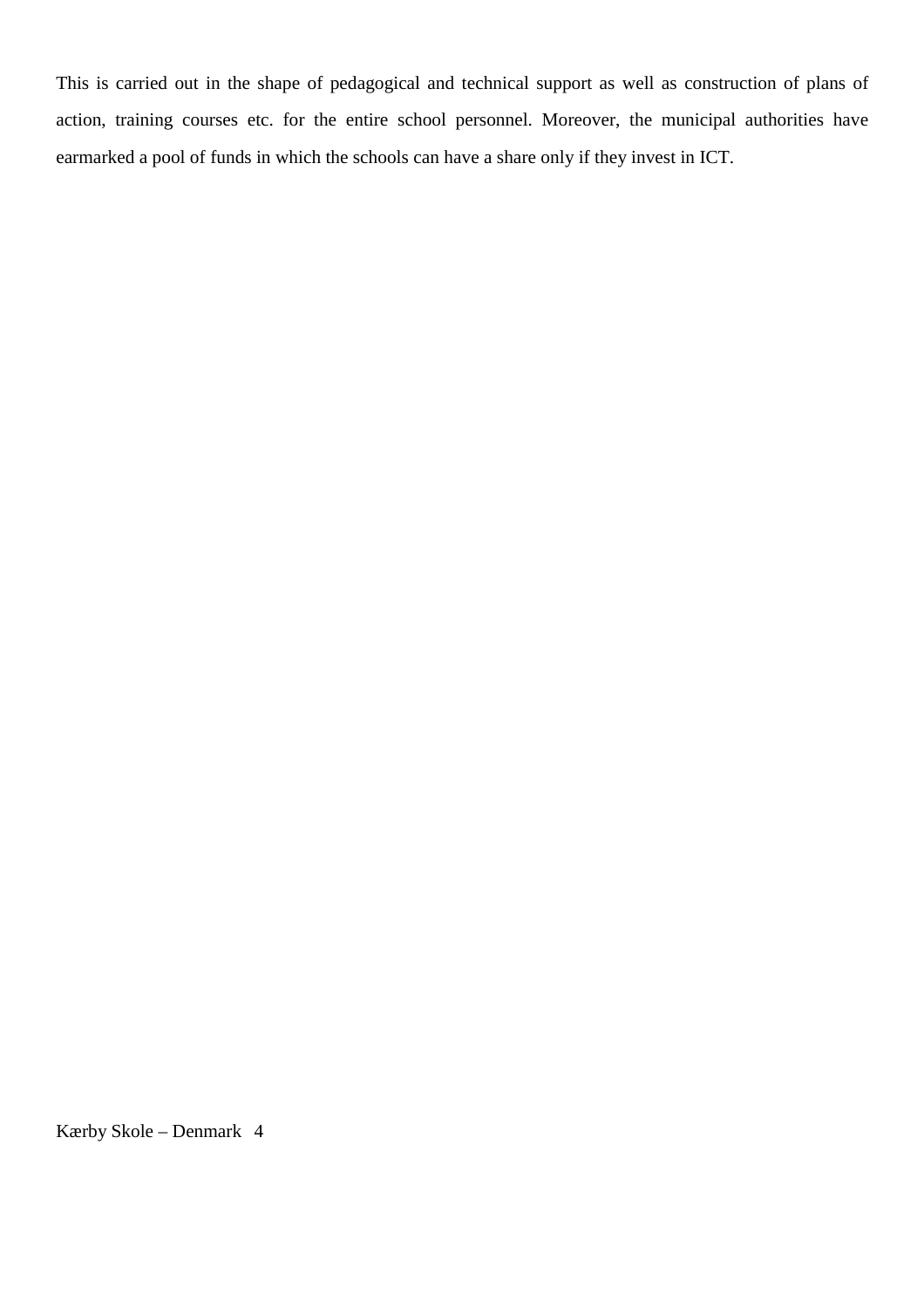## 2 The past

Kærby Skole is located in an municipality, where as early as the late 1970es a data department was established to assist the schools in the implementation of ICT. However, after a couple of years it became evident that this assignment not only consisted in providing hardware for the schools but that it was also necessary to focus on the implementation as a whole comprising the education of teachers, purchase of software, allocation of time etc. From the mid-1980es competent staff members of the data department started arranging training courses in basic ICT skills which all teachers in the municipality had to attend.

In spite of the good intentions it was obvious after a few years that the courses did not give the expected results, for which reason was established a supplementary experiment where during a certain period the schools were to provide a data consultant for at least three hours weekly.<sup>i</sup> At Kærby Skole they had long time ago found an enterprising and competent teacher for the role of ICT co-ordinator, which meant that both the innovation and the in-service training of the teachers had been running for some years before the consultative arrangement was implemented. As far back as the late 1980es the ICT co-ordinator has arranged training courses in word processing and spreadsheets, which for many years have formed part of the school's teaching. Therefore, this ICT co-ordinator, who has now been appointed elsewhere, stands out as an important key person in the description of the ICT implementation at Kærby Skole, as he has accomplished gradually to educate and to inspire his colleagues to integrating ICT in their teaching to a steadily increasing extent.

At the beginning of the 1990es the municipal data department established a 'First-class system' which implied that all the municipal schools were given access to the world wide web, and a conference and mail

 $\rm i$ Moreover, an arrangement was made to the effect that in case a school supplied the funds for extra time for the ICT co-ordinator, the local school authorities would contribute financially by doubling the number of lessons set aside by the school. This arrangements has now been cancelled, however, the authorities ended up by paying for abt. 9000 lessons a year which was the number of lessons by which the 37 municipal schools chose to exceed the compulsory three lessons. By now the authorities are curious to see how the situation of ICT co-ordinators will develop without financial support.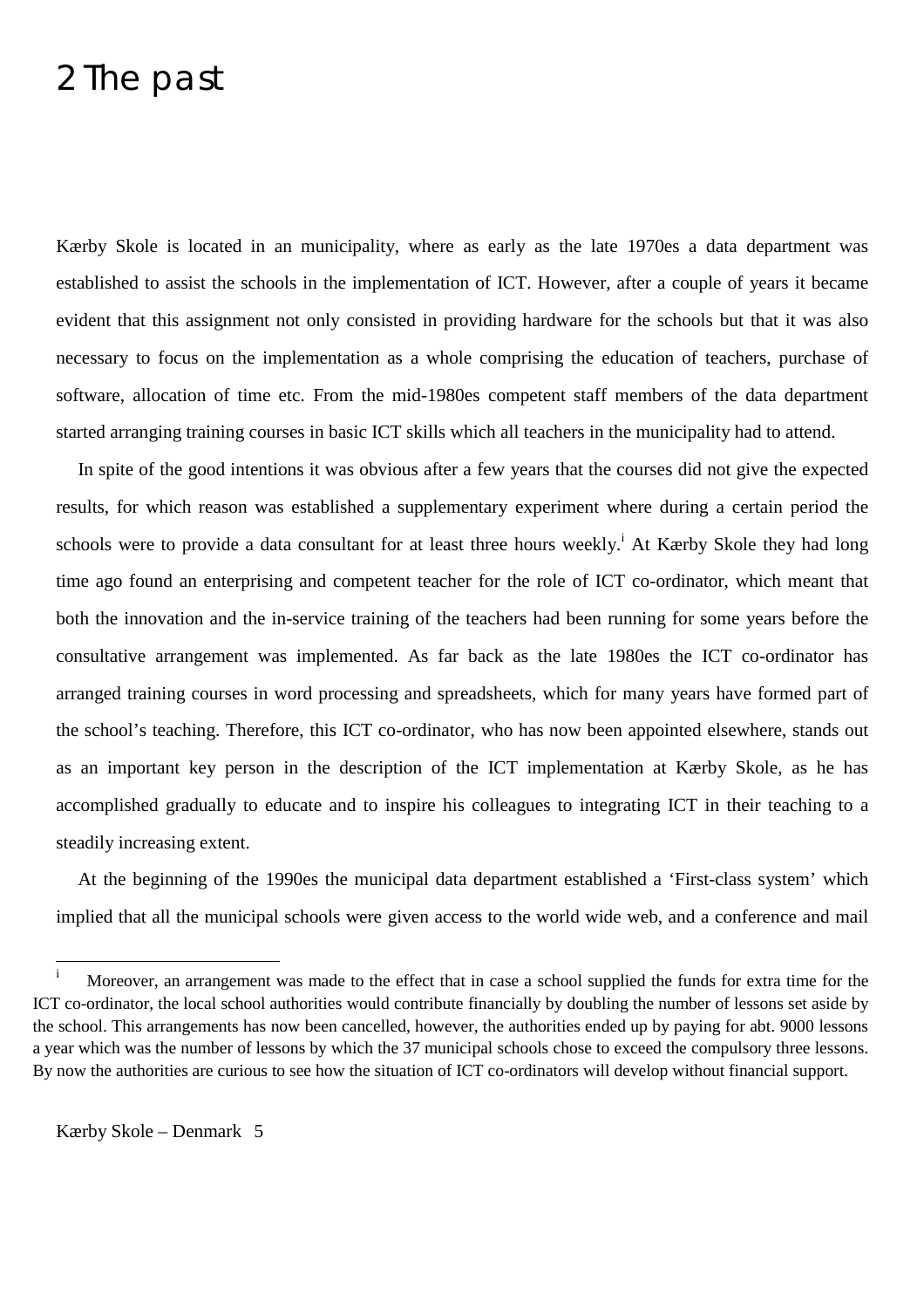system for the staffs was established.<sup>ii</sup> Today there is a brisk traffic on the municipal server, where many persons related to the school world communicate internally and externally.

In the mid-1990es the former ICT co-ordinator took the initiative to having a class of 6th-graders join the 'Pathfinder Project' under the Ministry of Education – a project aiming at examining how www, e-mail and homepage presentation might be used in the teaching. The project implied that seven of the school's computers were connected with the www, but as the other teachers became aware of the work of the class the interest spread, and the following year collaborative projects with other schools on the 'Pathfinder Project' had been started from grade four and up. Concurrently were established municipal innovation projects focussing on the www, in which part of the school was also involved. In 1998 a plan of action for the ICT integration was constructed outlining to the teachers to what skills the students should be introduced and when.

On the background of these initial projects and courses it was uncomplicated in 1998 to make the staff of Kærby Skole support an application for participation in the 'IT-springet' (the leap into ICT), which seriously brought home the integration of ICT to the school. Joining the 'IT-springet' meant that the entire staff got a home-based computer at their disposal and were committed to attending in-service training in ICT. Via the Pedagogical ICT Driving License established around their own teams the teachers got a mutual basis to start working from, which meant a further upgrading of the quality of the teamwork through ICT.

In 1999 the school was selected as ENIS school, however, this project is not particularly visible at Kærby Skole, and it is not obvious whether this project will have any influence on the ICT innovation.

The latest project in which the school is involved is a project of the Ministry of Education 'Banebryder II' ('Pioneer II'). Its objective is to examine how the teaching is influenced when all the students of a class are connected with the school web via home-based computers. Thus, one grade 5-class has been supplied with home-based computers, and mail as well as conference system have been established for both students and parents, which has implied arranging ICT courses for the parents.

 $\mathbf{ii}$ The municipal conference system was established three to four years before the national Sektornet.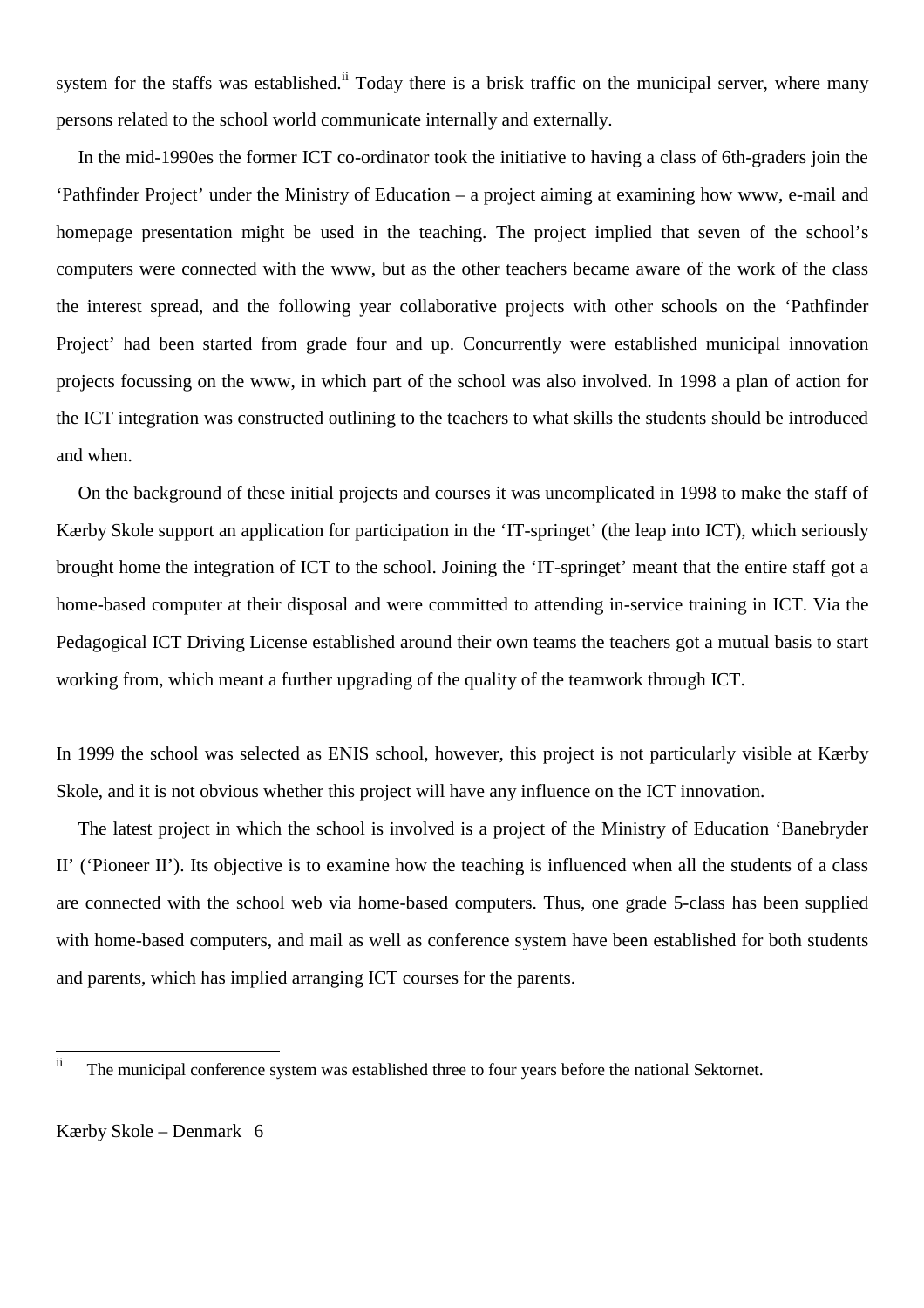Generally it appears that today the school has integrated ICT in practically all subjects and to an extent which implies that the students are guaranteed ICT competences at a rather high level when leaving school.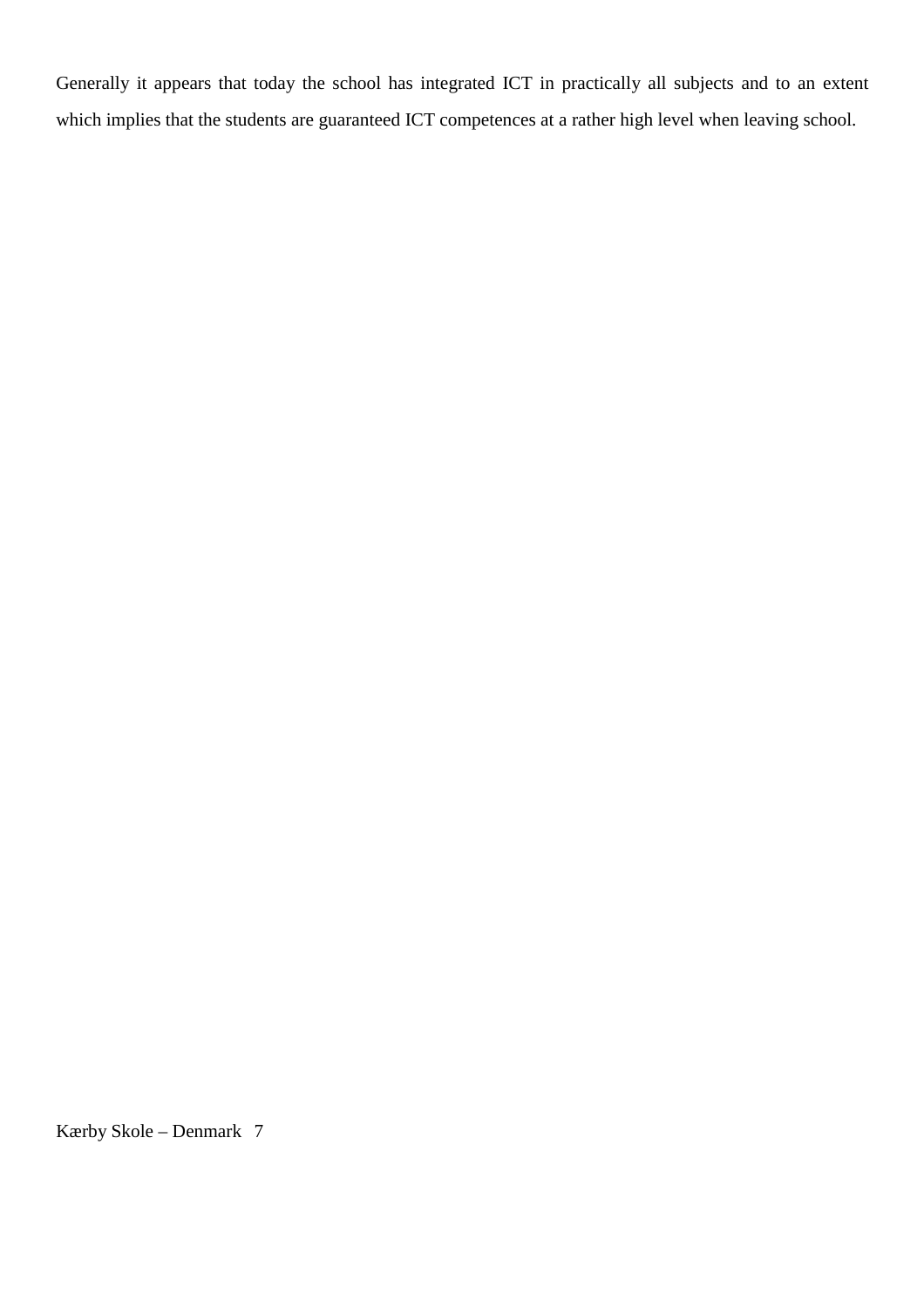## 3 The present

## 3.1 ICT in organization innovation

ICT was introduced to the organization at a very early stage and today is considered the school's 'flagship', the main image of the school which may contribute to attracting highly qualified staff. The school has made ICT its primary field of effort, but otherwise has no apparent tradition for innovative work as such. On the leadership level the implementation process has been handled on the basis of intentions to meet with the demands of the Act on the folkeskole and, at the same time, to develop staff and students to be prepared for the future. Therefore, one of the ambitions of the school is to keep up-to-date with the development in society in a wide sense in order to make the school's teaching reflect the society of which it forms part.

### School culture and school innovation

Kærby Skole is a small school described by the parents as a secure setting for their children till they change school after grade 7. The staff supplements this description feeling that they form part of a good, socially well-functioning and open organization where mostly new initiatives are met with a positive attitude.

Most of the descriptions of the implementation process indicate that the innovation has been a positive experience for the majority of the school staff. This is particicularly ascribed to the former ICT coordinator's ability to initiate and engage so that all teachers were involved in the process starting from their individual prerequisites. The training courses arranged by the ICT co-ordinator were considered profitable, an experience which today the school wants to utilize in a tradition for internal courses contributing to the innovation within other fields.<sup>iii</sup>

iii Among other things, the teachers have established a group – inspired by the success of the ICT co-ordinator – to offer guidance to the practical and creative dimension of the school.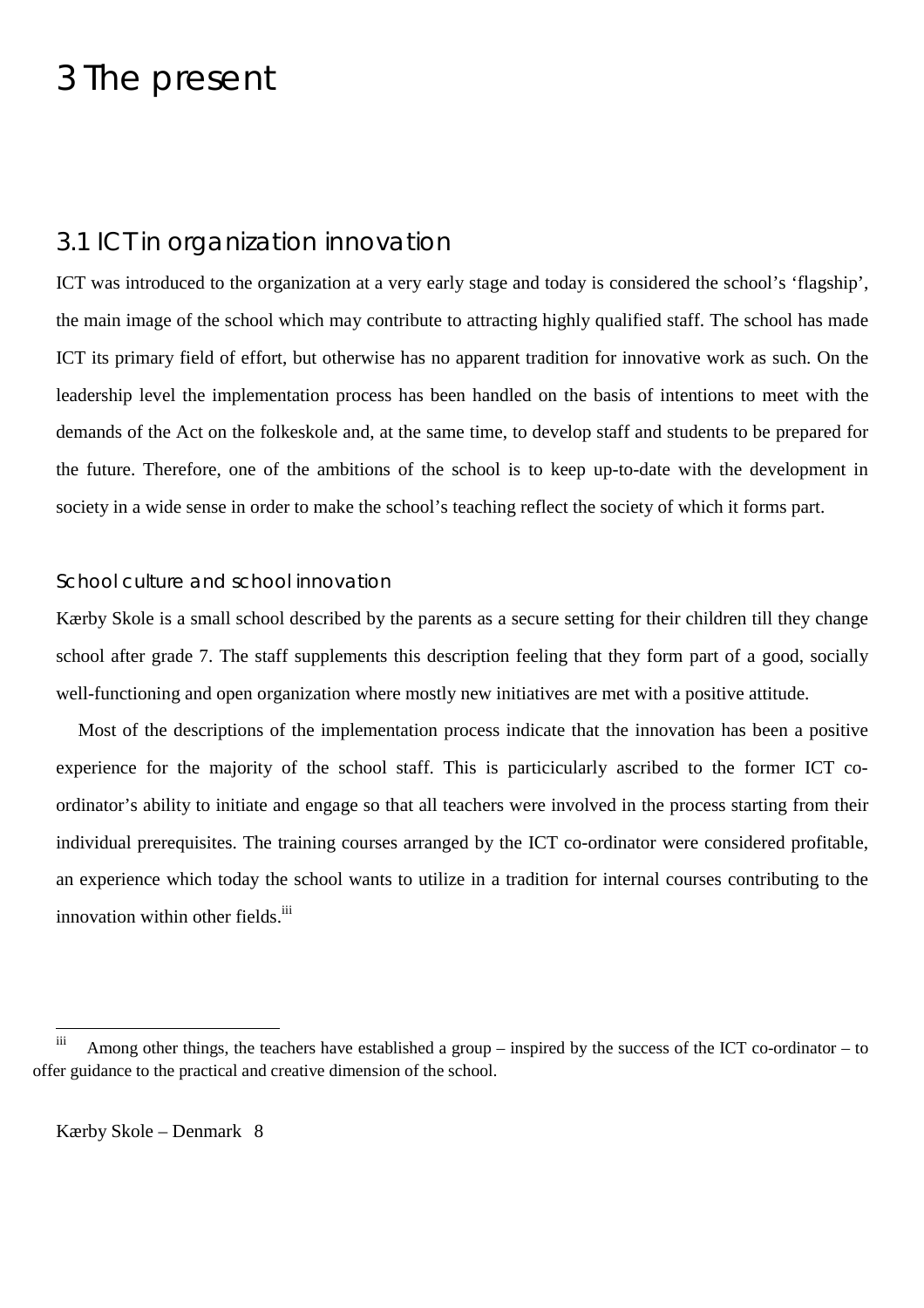### Communication

Today the staff of Kærby Skole looks upon ICT as an indispensable instrument for communication and for making more effective essential work processes in everyday school life. Among other things, ICT is used as an instrument for diffusing information in the organization: After all teachers were given access to homebased computers it was decided that all information should be diffused via ICT-based means. At the same time, the teachers committed themselves to opening their e-mail every day, which decision is mostly considered positive as the teachers find it easier to orient themselves in and keep abreast with what is going on in the school now that information is gathered centrally and distributed to all staff members.<sup>iv</sup>

With the internal conferences, some of which are closed to outsiders, was established a formalized forum for exchange of experiences, and everybody is encouraged to place descriptions of experiences and successful teaching on the web, so that others – also outside school – may be inspired. Thus, the system works as a kind of 'collective memory' and is considered a resource of notices, guides etc. relevant to the school. At the same time, it is mentioned that the fact that it has become easier to distribute messages throughout the organization has raised the level of information. Earlier, matters that were not given a high priority for oral communication are now distributed via the internal conference and mail systems.

The conference system of Kærby Skole forms part of the larger municipal 'First-class system' established by the local school authorities in order to stimulate communication among the schools and at the schools. The system applies not only to the teachers of the individual schools but also students, parents, principals, the school municipal director and others have been connected, thus ensuring a better flow of communication among the various persons and instances involved. The system has given access to a new form of dialogue where it is possible to follow actual and former lines of discussion in the conferences, and also to get counsel and guidance, and this wide pedagogical debate permits the procurement of several perspectives on the same problem. $v$ 

In some ways ICT has also proved time-saving: As the teachers participate in various teams with

 $iv$ In this connection the teachers committed themselves to meet with the school curriculum.

<sup>&</sup>lt;sup>v</sup> For instance has been established a conference for the ICT co-ordinators of the municipal schools to further mutual guidance in the technical field. Also the school principals have a conference for the exchange of experience and discussions.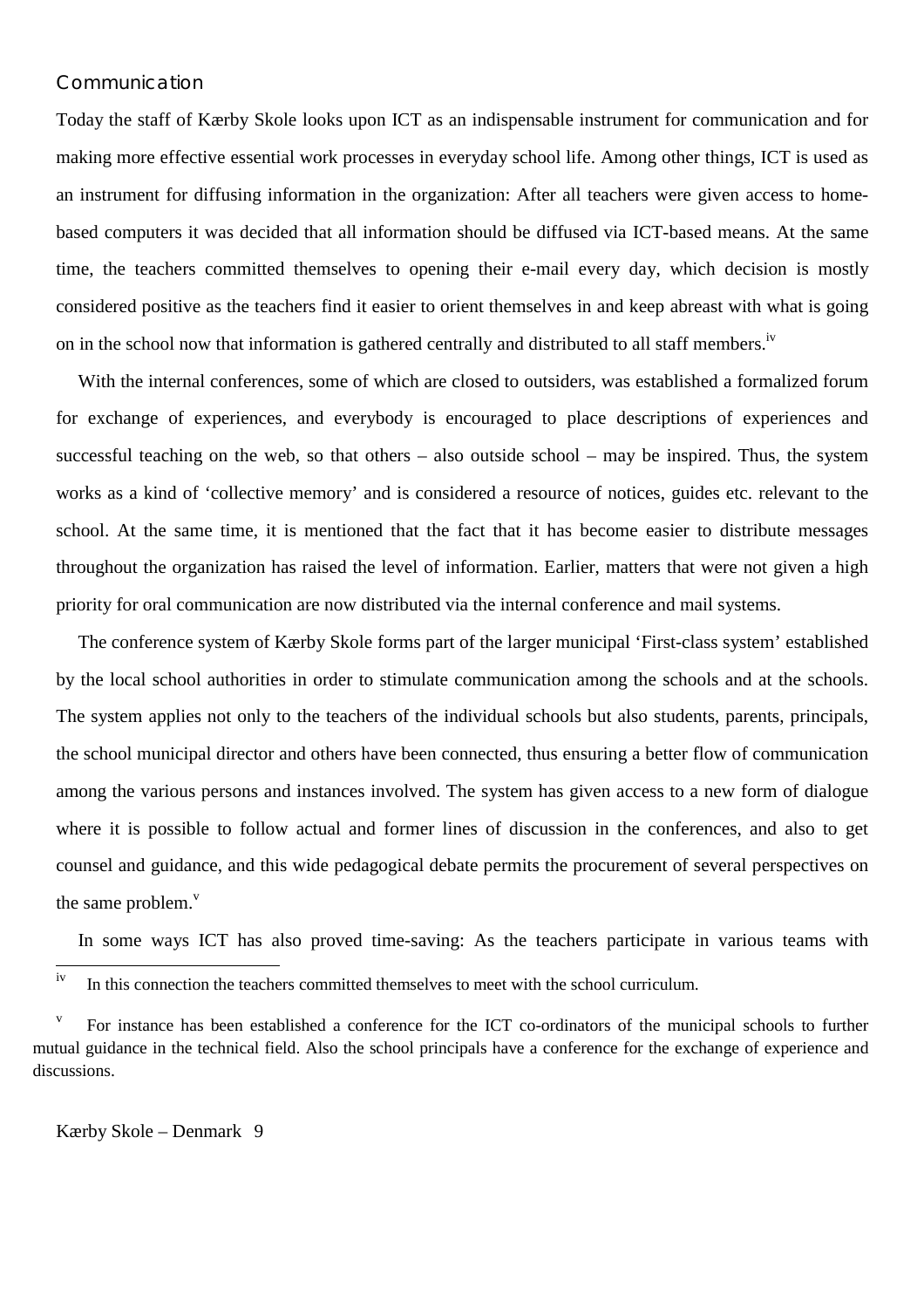different colleagues it will often be difficult in a busy school day to find the time for a proper discussion; however, via the home-based computer and the electronic mail system ICT has established a room for exchange, making communication independent of time and place. This is particularly expedient, as the teachers often work at different times and need not be present at the school to be updated on what is going on. This has contributed to making communication more fluent and has saved the teachers time otherwise spent on meetings, thus producing a calmer atmosphere in school life.

In spite of the above mentioned advantages at using ICT several teachers find that generally ICT cannot be considered a time-saving factor, as the time saved is spent at home at the computer. The teachers receive much information, which may be an advantage, however, it may also be just too much; maybe it will be necessary to set up regulations for what is communicated, as everybody is obliged to read the collective messages.

#### Staff development

As previously mentioned the in-service-training of the staff has been arranged partly by the local school authorities, partly by the school itself. Among other things the authorities have tried to support the schools by letting the municipal data department arrange courses for all staff members, which also has implied that the ICT co-ordinators assemble at least six times a year to discuss relevant and actual issues.

One experience derived from the municipal courses was that they had no particular effect. It appeared that many teachers found it difficult to adapt what they had learned at the courses to another context, for which reason obstacles frequently occurred, which the teachers had no competence to overcome, implying that the integration was brought to a halt. Also the teachers personally found that the courses did not encourage the development: "... *I came from a training course now and then ... on my way home I had to 'rebuild' myself to feel convinced that after all I was not that stupid*." (Teacher).

In this connection it became evident that competences are more effectively developed in the frames where they are to be used. "*... it should be 'just-in-time-learning' right where you have the opportunity to use ICT in a reading or mathematics lesson or in theme teaching; it must take place right there, and*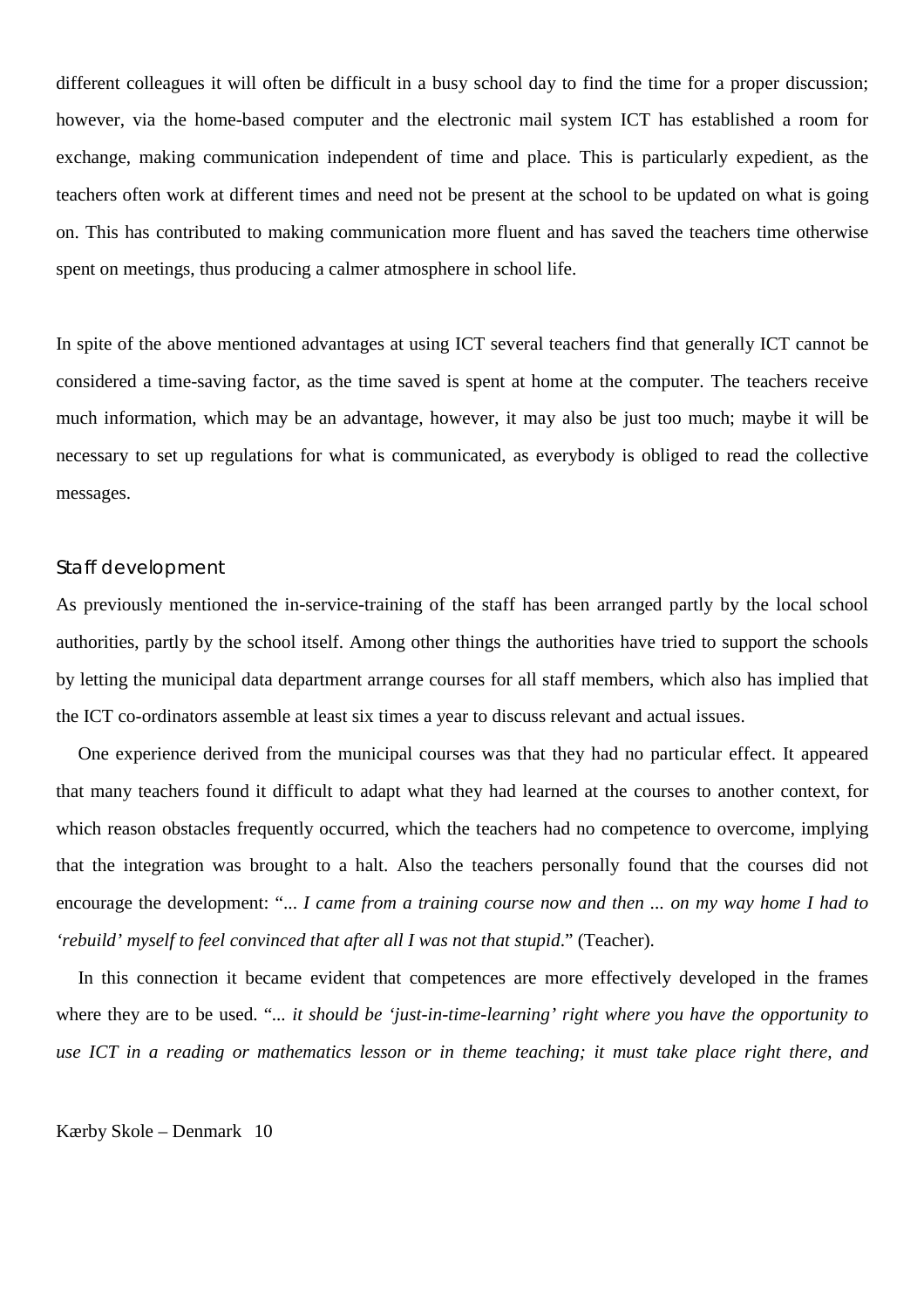*therefore the assistance in coping with the technical hurdles and maybe also the inspiration to using ICT should be delivered at the right time.*" (Municipal consultant). Therefore, it is important to innovation that the school has a resource person at the teachers's disposal where it is relevant, someone who is also acquainted with the teachers' different needs.

The former ICT co-ordinator of Kærby Skole has been successful in uncovering the individual teachers' prerequisites and make them the starting point of his training courses, which have been considered very important by the school staff. The courses have been arrranged according to occurring needs, and although participance was optional the attendance was large. "*He has some pedagogical talents which he could use uninhibitedly on the teachers, and anything went down with them*." (Present ICT co-ordinator) The former ICT co-ordinator knew how to get everybody involved, to establish the right settings, and afterwards he was there for the teachers, when they had questions. It is important to the comprehension of his successful work to know that he never pressed on but proceeded slowly enabling newly learned competences to settle before new ideas and courses were introduced.

The new ICT co-ordinator is not alien to arranging teacher training courses either, and she offers her support via her connection with the Pedagogical Service Centre, which generally is in charge of the pedagogical counselling of teachers. The ICT co-ordinator is available a few hours weekly for what might have occurred, and above that she may join the teacher in a lesson to start an ICT procedure in co-operation with the teacher. She explains that in this connection it is important to think procedurally along with the teacher, in order that the support works as a supplement and to enable the teacher subsequently to go on with the teaching on his own.

As it has appeared the ICT related projects in which Kærby Skole has participated have contributed to supporting the staff development and the general ICT integration. Especially the participation in the 'ITspringet', which implied that the entire staff was trained in ICT and provided with home-based computers, has meant that ICT has diffused throughout the organization. Today ICT is considered part of everyday life, and practically all the teachers use ICT in their teaching and in the planning of the teaching.

In connection with the Pedagogical ICT Driving License the teachers co-operated in the teams they are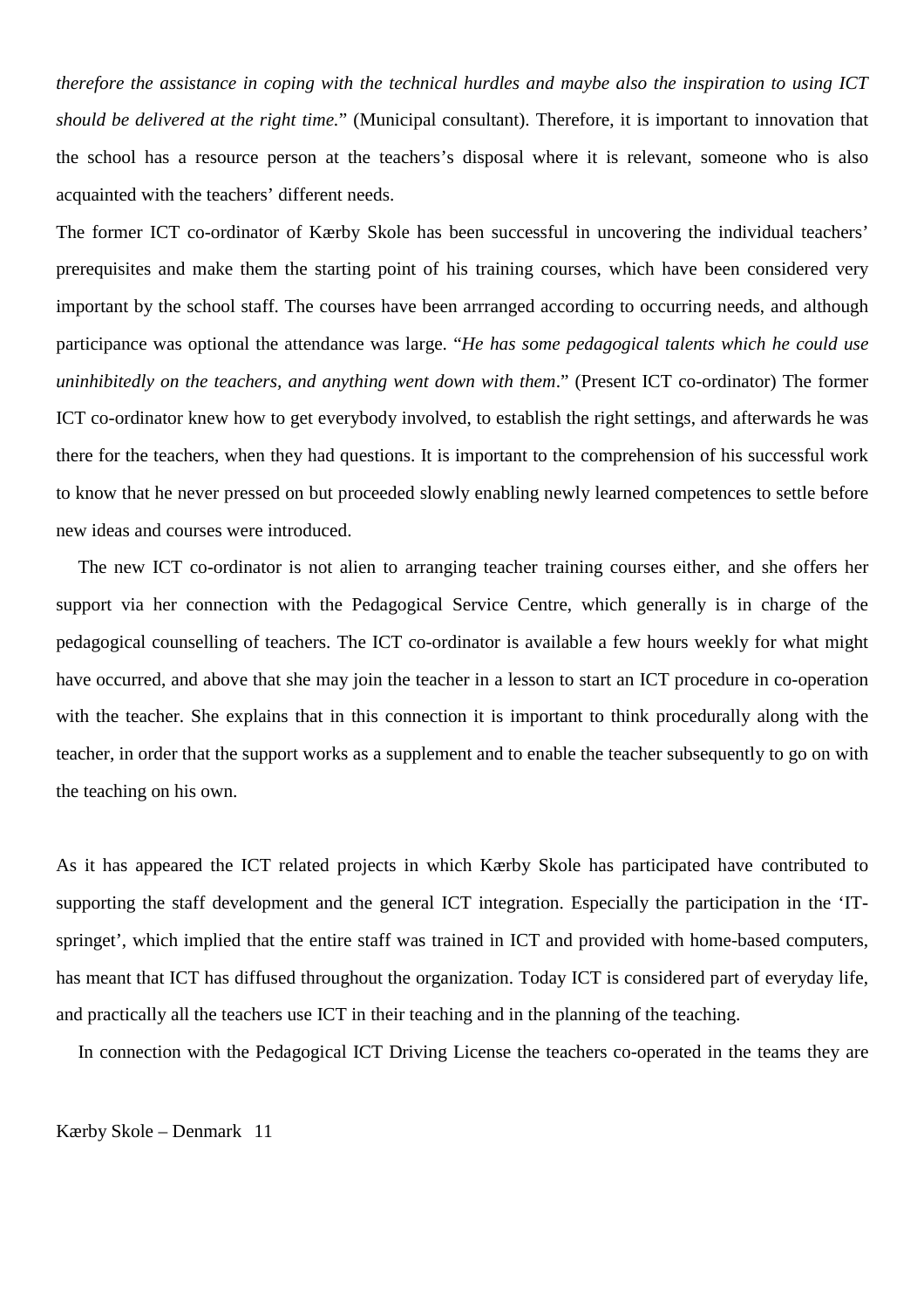attached to during the school day, which has contributed to demystificate technology and, at the same time, has given them a mutual basis for their work. Above resulting in actual ICT sequences to be used by the teachers in their teaching the training also set the stage for further upgrading of the quality of the team work, precisely by offering possibilities of discussing the pedagogical aspects of integrating ICT in teaching.<sup>vi</sup>

The teachers consider it important that the process not only involves the development of ICT skills: "*I don't think ICT is worth anything in itself. I believe it is worth anything only as part of something else. As part of a professional development, as part of the pedagogical innovation.*" (Teacher).

#### **Obstacles**

The experiences of Kærby Skole as regards the integration of ICT are mostly positive, and apparently many dedicated and willing persons altogether have put much time and energy into the ICT implementation, into educating themselves and applying the potentials of the media as they immediately see them. In connection with the question of obstacles it was mentioned that some of the teachers have been worried that ICT would become too dominating in everyday life, and that there was not sufficient time for becoming acquainted with the functions of the media. Besides, the ICT co-ordinator explains that as a teacher one has to get used to the idea of discussing one's teaching with others and to be open to advice. However, mostly positive statements have been registered among the staff members and nobody find that there has been any decided resistance against ICT integration at the school.

Obstacles in the shape of technical problems have not been marked at Kærby Skole either. On the whole, the ICT co-ordinator has been able to handle the technical problems that occurred, and, besides, assistance could be required at the municipal data department.<sup>vii</sup>

Misuse of the equipment occurs very rarely, which is explained, among other tings, through the fact that the teachers of Kærby Skole have succeeded in communicating a reasonable responsibility to the students;

 $\overline{\mathbf{vi}}$ The local school authorities are convinced of the qualities of the Pedagogical ICT Driving License and have chosen to give those teachers having acquired the license a qualification bonus in addition to their regular salary as a financial incentive.

Many technical problems are solved via the first-class system in co-operation with colleagues from other schools, thus avoiding to wait for someone to appear physically at the school.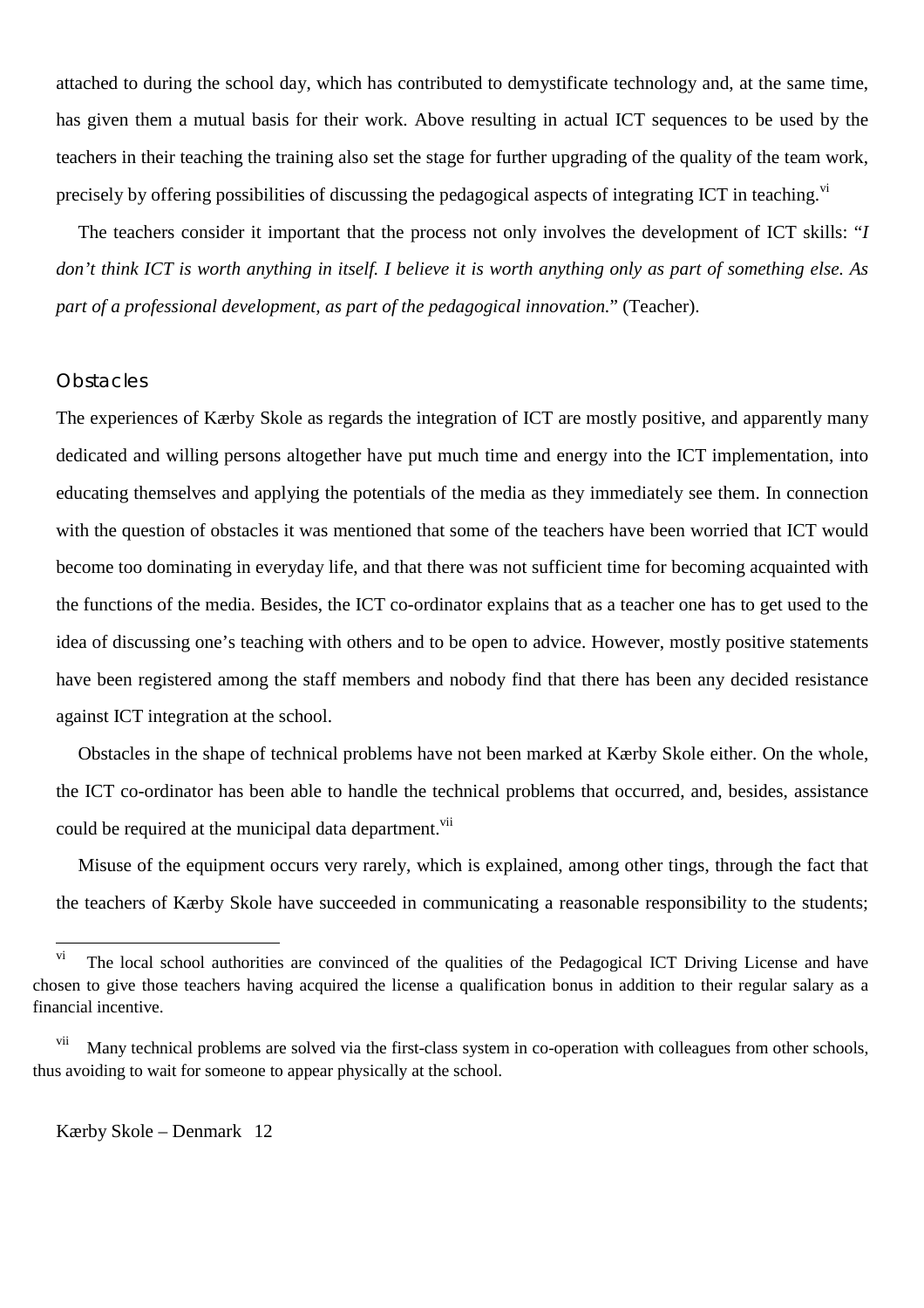moreover, sanctions in the shape of being excluded from the use of computers during a period have been instituted. Another reason why relatively few technical problems occur is said to be that the students use the equipment frequently and, consequently, take a larger responsibility. "*In fact, I think it is because we use it as much as we do. The students themselves find it irritating, when it is out of order.*" (ICT co-ordinator).

## 3.2 ICT in teaching

Much indicates that Kærby Skole has reached far in its integration efforts, also in teaching. A school curriculum has been set up which the teachers have committed themselves to implement in practice, which contributes to ensuring that the students acquire certain competences, and that to some extent or other ICT is integrated into all subjects.<sup>viii</sup> Today all classes are using ICT, and teachers as well as students estimate that most classes use ICT every week as part of the instruction.<sup>ix</sup> An indicator of the extent to which ICT has been integrated at Kærby Skole is that a great many of the students actually find 'all that ICT' somewhat tiresome.

The fact that all teachers have obtained the Pedagogical ICT Driving License and attended a series of internal courses has implied that generally the teachers find that they have the competence to integrate ICT in their teaching. To most of the teachers ICT has become a natural part of teaching, and few still seem to find it difficult to integrate. That differences still exist is explained by the fact that the teachers' personal interest in the media decides how much energy is spent on maintaining the competences acquired via the Pedagogical ICT Driving License, and, consequently, how much it is integrated in the individual teacher's teaching.

 $\overline{a}$ 

<sup>&</sup>lt;sup>viii</sup> By now the school curriculum has been in force for two years and has to be revised and adjusted – it should be decided whether the required skills are attached to the relevant grade levels, whether supplements should be added etc. One example of changes is that homepages should be on the agenda much earlier than the present grade 6, as many younger students have also benefited from this kind of production.

ix Exactly how much the classes use ICT may vary, as for instance the 'contact classes' have more computers at disposal in their own classrooms and, consequently, use them every day, whereas other classes use computers in one to two lessons a week on the average, as they are dependant on access to the computer room. Above that it is in the nature of things that the Pioneer class uses ICT more than the ordinary classes.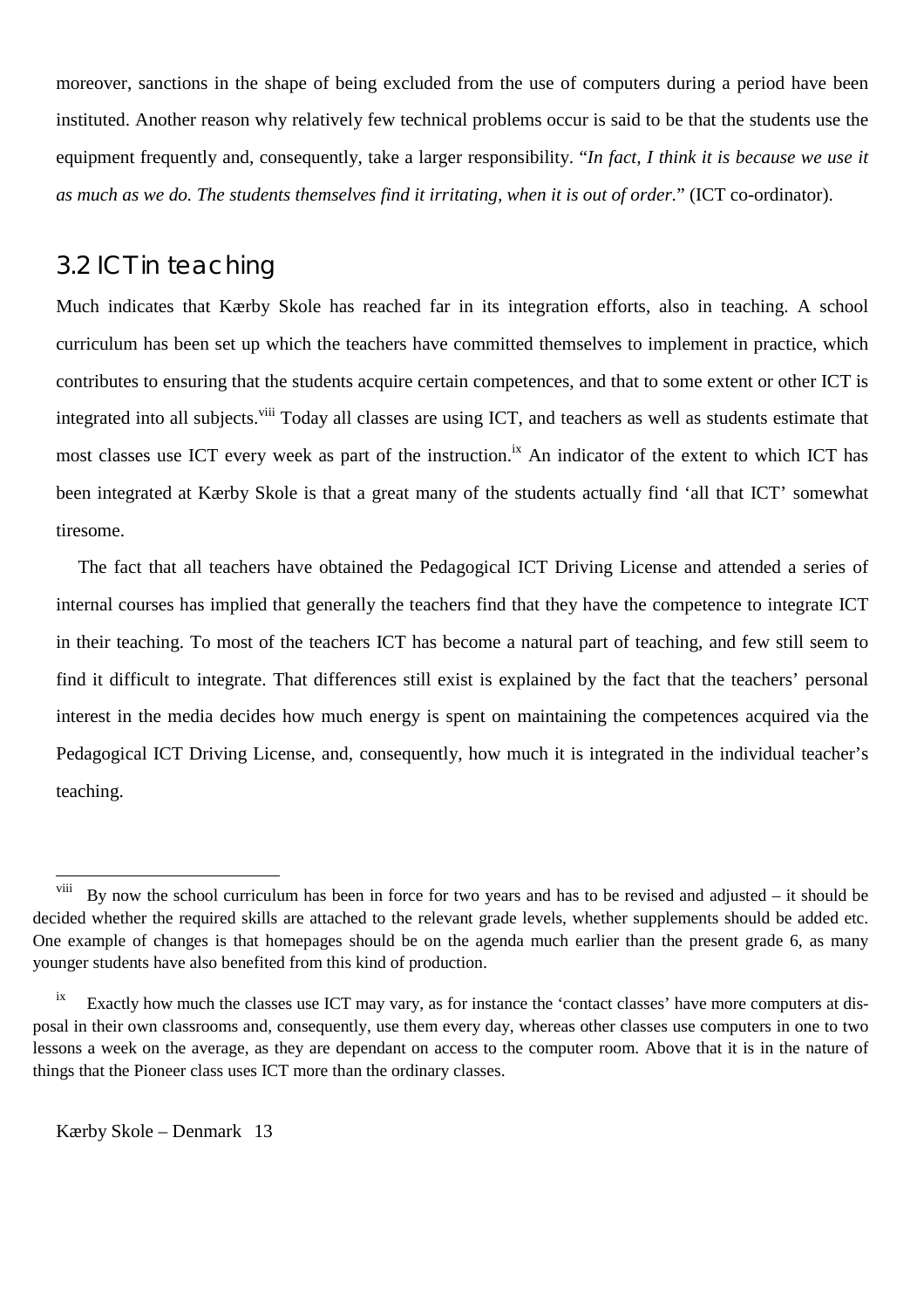At Kærby Skole ICT is considered an instrument to be used in teaching as one possibility among others. In this connection it is emphasized by teachers and one parent that ICT holds no value in itself, however, it has several potentials depending on the subject matter and the way technology is used. The school has chosen to give a high priority to teaching the students those functions contained in Microsoft's Office programme and world wide web. This is exemplified by a series of teaching sequences where classes have communicated with other classes via e-mail – nationally and internationally – and also by a relatively large production of homepages which has taken place even on the younger grade levels. To some extent educational programmes have been given a low priority, as they are considered too expensive and of varying quality. The students quickly lose interest if the contents of the programmes does not offer challenges, and a parent explains that the material is not automatically interesting because it is wrapped up in electronics.

ICT is also considered a good instrument for changing the traditional forms of teaching, and, in fact, traditional classrooom teaching is not seen as often as before. To a higher degree the attention has been attracted to forms of teaching, where the students are in focus and offered various activities during the same lesson. ICT may contribute to supporting these new forms of teaching, and, thus, to establishing the basis for "... *teaching the students to become independent, curious, reflective and, interrogative persons, and this is the kind of people needed in the future.*" (Principal).

### Advantages at ICT in teaching

At Kærby Skole it is obvious that ICT is considered a media capable of adding something positive to teaching. As emphasized by the teachers, largely nothing but advantages and possibilities can be derived from ICT, provided the teaching is expediently planned.

Firstly, it is emphasized as an advantage that word processing programmes may render a writing process quicker and easier to plan for the students. Moreover, the students write more extensively, when they do not have to think of handwriting and neatness.

Furthermore, using ICT generally makes it possible to produce something very presentable, which is considered an essential advantage contributing to motivate the students and make them satisfied with the completed product. The same is true of presenting something via a homepage. The students are aware of the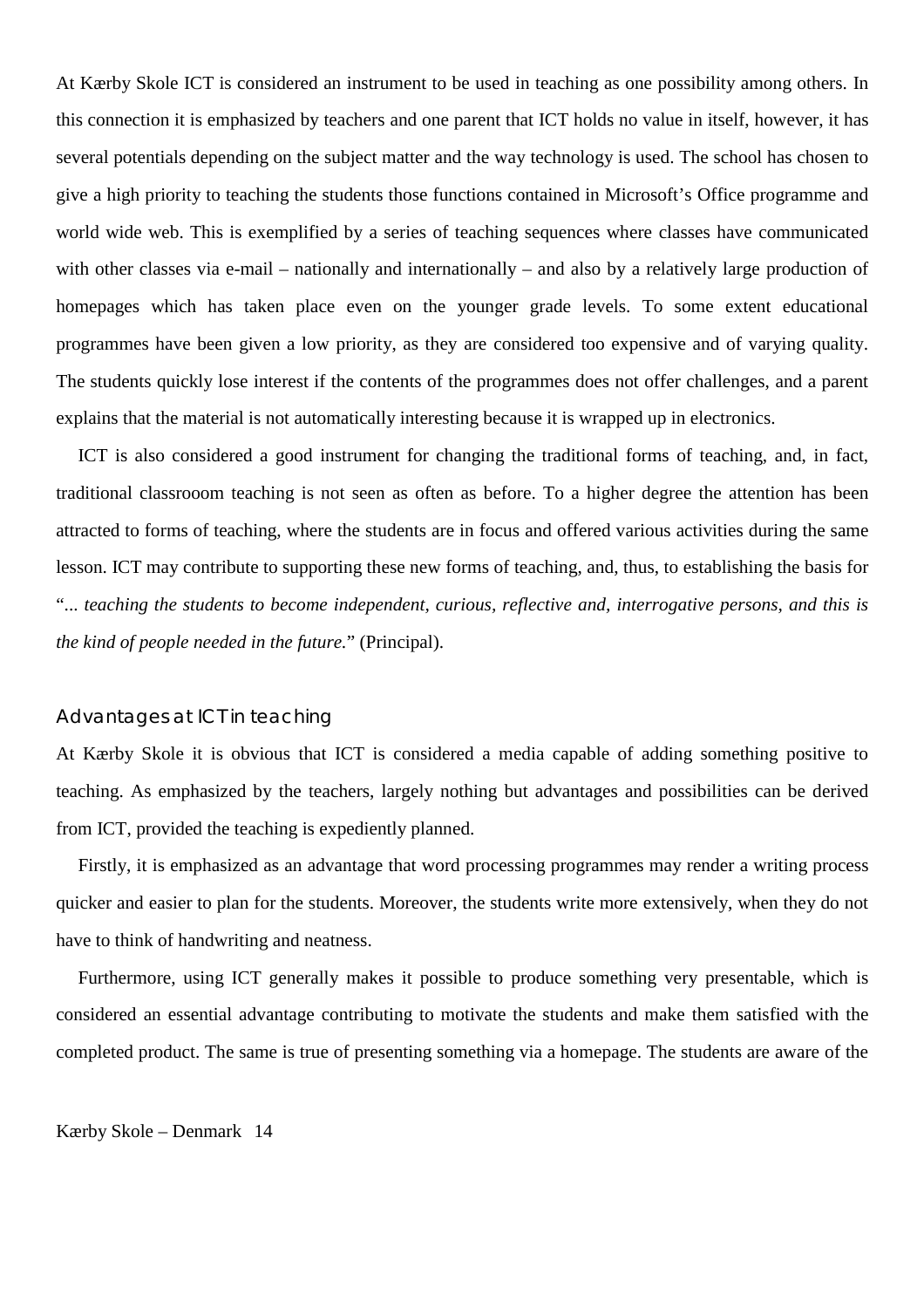fact that the homepage is seen by others, and the teachers find that the students work very concentratedly when homepages are established. Also when communicating with other students via the www they are very eager and wanting to deliver a product of good quality. The teachers find that the communicative means of the web will contribute to the teaching with an authenticity that makes learning more relevant and interesting to the students.

Seen in a different perspective ICT may be of assistance to meeting with the demands for differentiation of teaching, and for that matter contribute to establishing a more varied teaching. The teachers also find that the use of ICT has social potentials – based on a proper organization a co-operation between the students can be arranged, and the experience is that in those situations they are good at learning from each other; also some students may benefit from seeing themselves as capable of communicating knowledge to their peers.

When the students are able to open their e-mail at home, it means that the teachers when correcting exercises at home can forward them to the students, thus giving them a faster response on their work. This also saves time, as the students can read the teachers' comments at home, so that lessons at school are not used for this purpose. The teachers are also able to send new assignments to the students at home, which gives more order at the beginning of lessons as the students know beforehand what they have to do.

In the Pioneer class where everybody has a computer at home it has been possible to experiment a little more with the media, and certain advantages have appeared due to the special situation of the class. Among other things, the co-operation with parents has been extended on several levels. On one level there is a more fluent and open dialogue among the parents via their mutual conference, and on another level there is a more extensive dialogue between teachers and parents. It is considered easier to communicate via the web, and information otherwise not given enough priority to justify a telephone call will now be conveyed, which has implied that the teachers are experiencing an improved contact with the parents.

It has been carried through as an experiment in the Pioneer class to make the teaching independent of time and place by dismissing the students to go home and work in order to obtain in this way a more continuous instruction, independent of the clock. However, this possibility has not been used to any wide extent, as it is the experience that at home the students will often find it difficult to manage the time they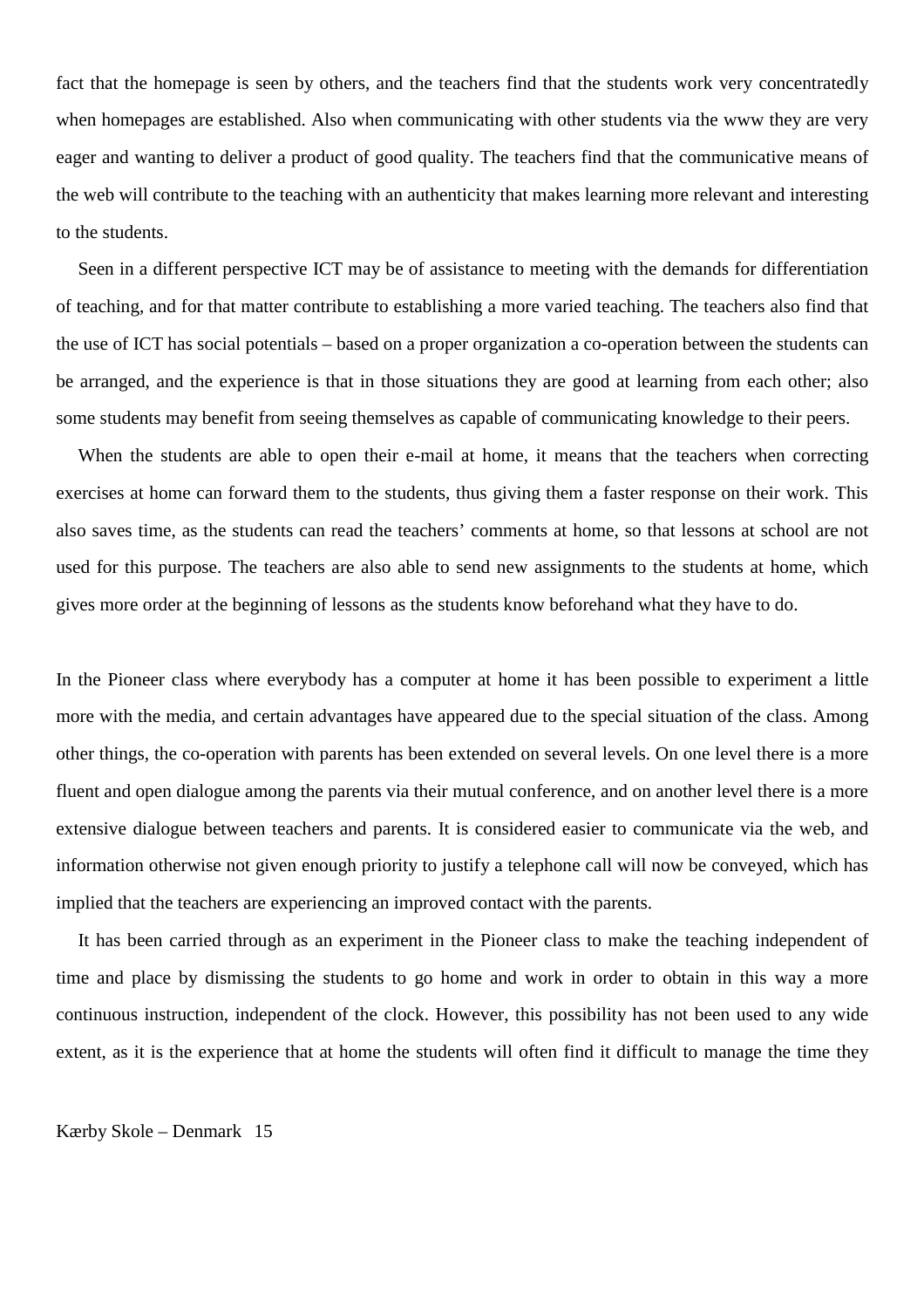must set aside for a given assignment.

#### Disadvantages at ICT in teaching

The disadvantages mentioned by the teachers of Kærby Skole do not refer to ICT as a technological instrument; rather they are connected with how the teacher is organizing the teaching comprising ICT. For instance, it may be necessary to exercise a certain degree of control as it may be very time-consuming for the students to use ICT. They get easily lost in details and are fascinated by the many possibilities of the various programmes. Furthermore, it may also be necessary to keep an eye on whether all the students benefit from the teaching as intended, since when working in couples they tend to letting the most able use they keyboard, while the other one retires.

The school is also aware of the fact that ICT should not prevail to an extent where the students are not taught to use other methods than those related to ICT – for instance it may seem an impediment to use handwriting, when accustomed to word processing, and a certain worry is traceable that ICT will take up so much of the students' lives that they become less active and too focussed on ICT as an instrument.

From the teacher's point of view it is now and then seen as a disadvantage that computer rooms must be booked – it may impede the spontaneity that you have to plan the integration of ICT a long time in advance.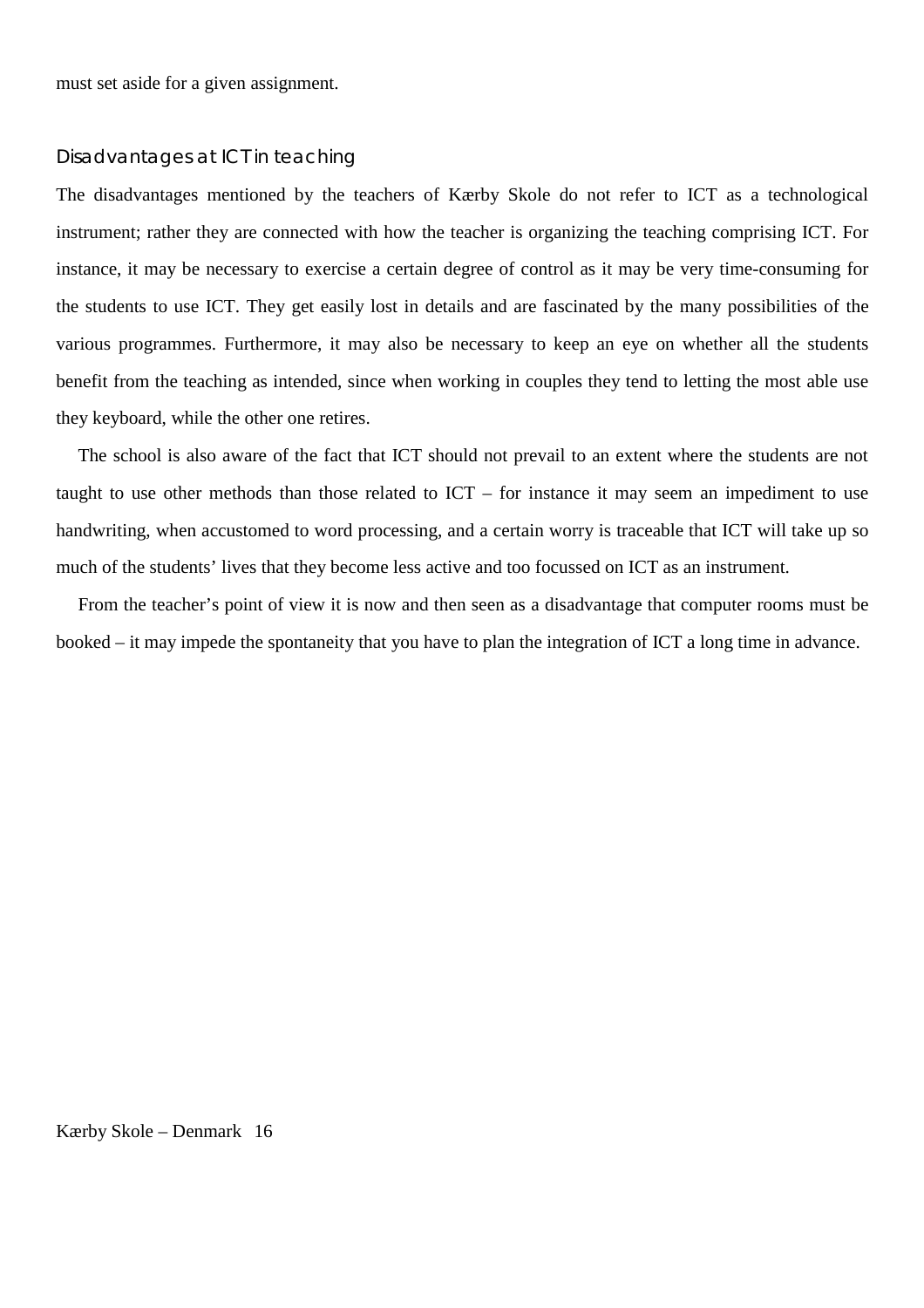### Academic rigour and equity

At Kærby Skole no unambiguous picture is emerging of what significance ICT has, as far as academic standards are concerned. In a wide perspective it does not seem that the general level is raised, rather that the students are given a new dimension to their academic standard. Some are pointing out that to a certain degree the ICT skills are learned at the expense of other skills; for instance, the students may become more able to seek information, but, on the other hand, they do not read as many textbooks as previously. However, this is not necessarily something negative; it may as well be seen as forming part of a positive and up-to-date development: "*I do not doubt that we shall have more competent children ... they may not have a very extensive basic knowledge, but they have been given possibilities of finding out for themselves, where they can find the information they need. They have learned how to learn, and I think this is very important and in preference to the old way of learning.*" (Principal).

Another aspect which is emphasized is that ICT may influence the academic standards in a positive way, the students' level of concentration being raised in those connections where, for instance, they are aware that their work is accessible from the outside, for which reason they take more trouble.

There is much variation in the extent to which the students actually master ICT – many of the students are beforehand quite able in playing computer games or chatting, but according to the teachers very few have more than a superficial knowledge of the instrumental programmes when they start school. In this connection is pointed out that boys are mostly keen on games and girls mostly on chatting, but apart from that no particular differences in competences are seen. Nothing indicates that the use of ICT may contribute to levelling differences between academically competent and not so competent students. "*Most often the academically competent students are also the better when it comes to manage on the computer.*" (ICT coordinator). However, some teachers find that ICT may give the less competent a necessary lift, but not to any degree that can level differences.

ICT has proved an expedient means of teaching in the contact classes (autistic children) due to its ability to visualize and concretize an abstract assignment, and also it is a more systematic and logic tool, which is expedient in relation to children demanding a higher level of predictability and definite bounds. "*It feels*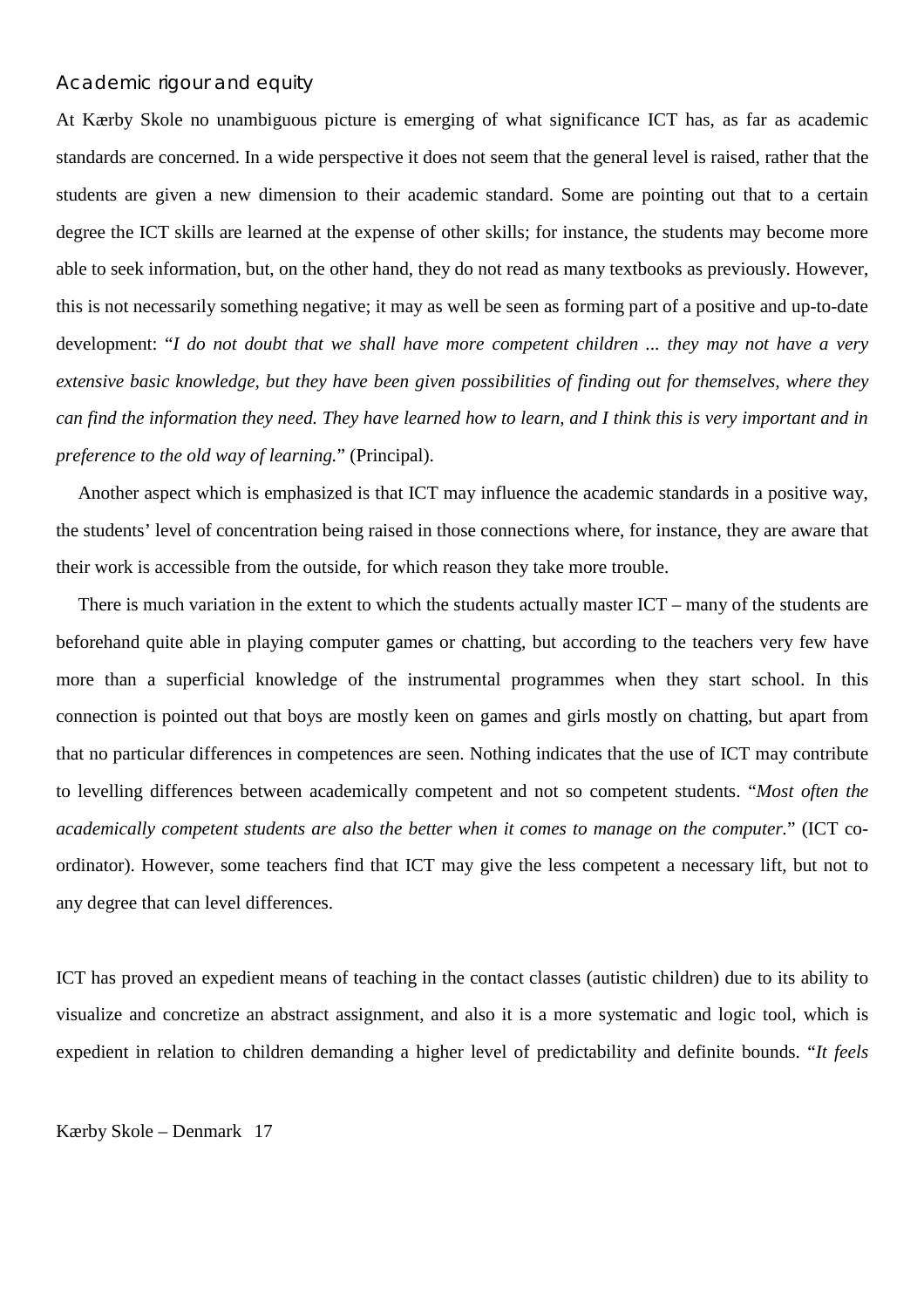*fairly safe to sit and work with this thing instead of confronting a person, which may be a little more unpredictable*." (Teacher). Futhermore, it is being attempted to establish co-operation between the contact classes and an external class. Since these children have difficulties in establishing social relations, but are often good at writing, the teachers hope that co-operation with a paired class where communication is going on via e-mail will imply that the students are given the possibility of becoming part of a network, thus having access to positive experiences. It is also assumed that the social dimension can be set in focus through computer games, and in the contact classes the games are used in a goal-directed attempt to bringing the students together through a common activity.

## 3.3 The diffusion pattern of the innovation

What characterizes the innovation at Kærby Skole is that the ICT implementation has taken place in a lengthy process – it has never been pushed, and the staff has been granted the possibility of keeping up and slowly getting used to the media. The innovation was started on a small scale with the former ICT coordinator as the pioneer, but today practically the entire staff is involved in sustaining the ICT innovation.

The ICT co-ordinator has taken care that his kowledge was diffused via the internal training courses, and the projects in which the school participated also contributed to diffusing the ICT competences and the interest in the media. Apparently, the teaching staff has been able to inspire each other and keep up with the new teaching possibilities the others were experimenting with. Also the leadership has supported the ICT implementation through a positive attitude which has been an important precondition for the fact that the teachers have had favourable conditions for their work. The 'IT-springet' implied that all the teachers acquired ICT competences, and the fact that, at the same time, they committed themselves to comply with the plans of action, it was also ensured that by now all the students are introduced to ICT in teaching to some extent or other.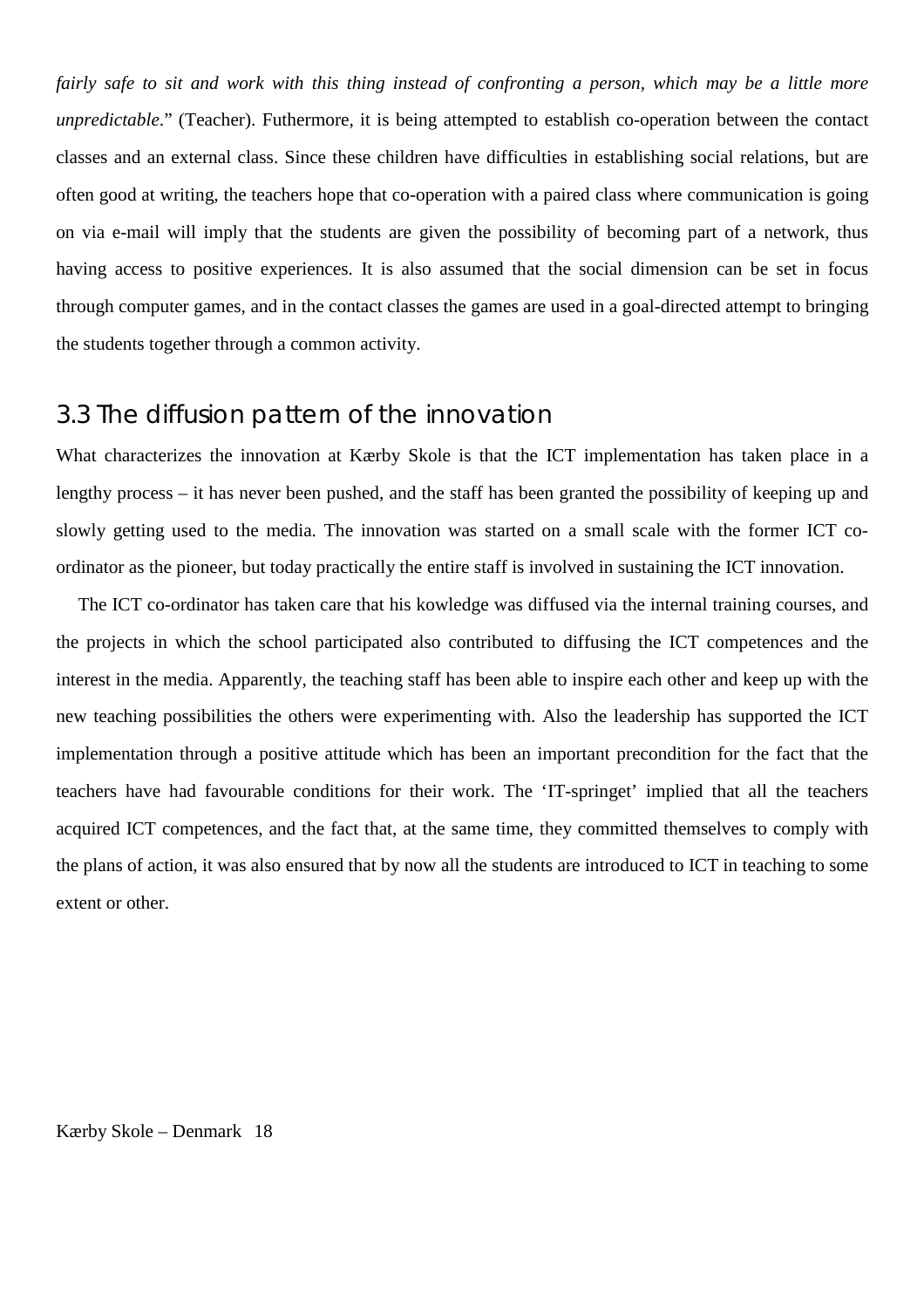### The role of leadership

The principal of Kærby Skole is not immediately visible in the diffusion process, however according to the staff, he has played a very active part, having acknowledged the various initiatives and, at the same time, taken care that the relevant resources were available for the implementation. When about six years ago he took over as a principal he was put in charge of an institution with great potentials for innovation, as, at that time, among other things, the school was facing an extension owing to a larger intake of students and, consequently, an extension of the staff, and at the same time he found a certain readiness among the original staff. Therefore, basically, good conditions were present for initiating the innovation, which, according to the principal, was of importance to the success of the process. $^x$ 

As a principal he has a well-defined objective aiming at establishing a place of work where the employees learn from each other, thus diffusing the competence throughout the organization. Moreover, he considers it important to establish good conditions for the teachers' work, this being the most important precondition for the good learning conditions of the students. He regards himself as a leader oriented towards innovation, who rarely says no to new ideas, but, on the contrary, supports the progressive forces of the school.

#### Sustainability and scalability

By now ICT has been integrated on the organizational as well as the teaching level to an extent where it is used every day, and the innovation has reached a position where it must be considered sustainable without any greater effort. ICT competences have diffused throughout the staff, so that it no longer rests with a few persons to make things work – there is a mutual co-ownership and, consequently, good reason to assume that the innovation will go on in the future.

Above a culture implying that the teachers seek mutual counsel and guidance Kærby Skole has wellorganized supportive arrangements at several levels. At the school internally there is the pedagogical and technical guidance system organized under the Pedagogical Service Centre. Having two ICT co-ordinators is

 $\overline{a}$ 

However, one teacher wants more computers available to the teachers at school which would be more expedient as regards making effective the unoccupied time, teachers will always have during the school day.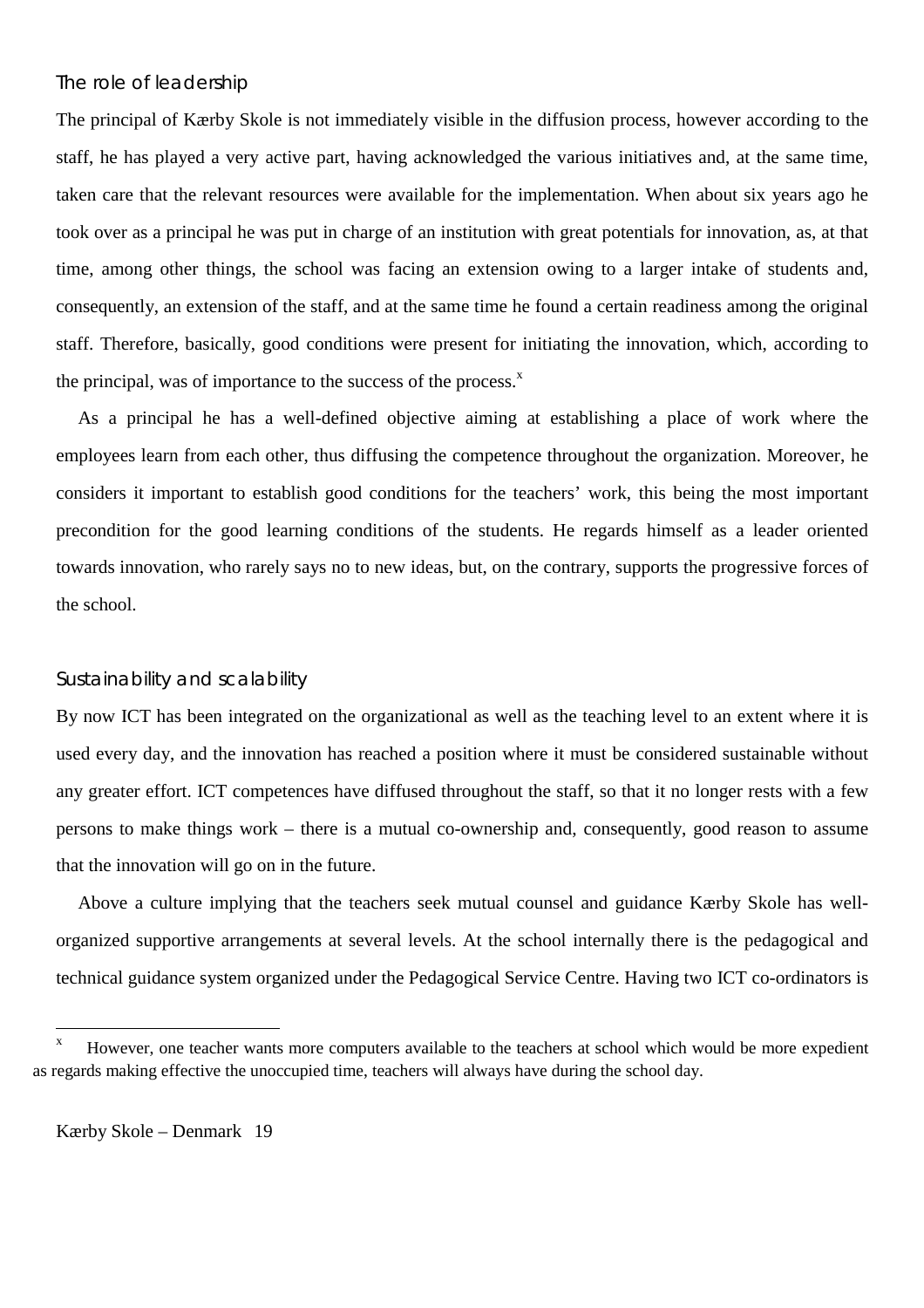given a high priority, and it is considered important that the persons in question are able to contribute to the innovation technically and pedagogically. Externally there is the municipal support on which the school may draw for the solution of various problems. At the same time, the municipal arrangement has meant that the individual schools are spared resources, as the centre has the competence to maintain and use the schools' hardware capacity to the effect that the computers may be used for a longer period, and the equipment should not be renewed very often – "... *in this way we are self-sustained and we definitely save millions of kroner which, otherwise, would have disappeared into more or less qualified electronics companies."* (Municipal consultant).

In relation to the communication lines of the school it is presupposed that everybody continues to commit themselves to using the system and remember to pick up the new information conveyed here. At the same time, the teachers themselves must keep the various conferences going, as long as they are considered relevant by contributing to the discussions suggested. In this connection the home-based computer is considered an indispensable guaranty of the teachers' ability to keep themselves up-to-date as regards knowledge and competences.

According to the principal it was the more experienced teachers who seemed especially prepared to adopting new initiatives, also they have been in front as regards the ICT innovation at the school.

Many factors and actors have contributed to making the ICT implementation a success at Kærby Skole. A central figure was the former ICT co-ordinator who, many years ago, laid the foundation stone of the innovation the school has carried through. During the last couple of years the new ICT co-ordinator also seems to have had an important pedagogical position in the integration of ICT, and both have been supported by a leadership granting them room and resources for trying to integrate ICT into the school's activities. Furthermore, the school has been involved in various projects which became important factors as regards furthering the commitment of both teachers and students. Another profitable instance was the municipal data department which actively supported the school technically and pedagogically.

The ICT co-ordinator emphasizes that one of the reasons for the successful implementation process at the school was that the innovation was not forced upon it from the outside. An innovation like the one Kærby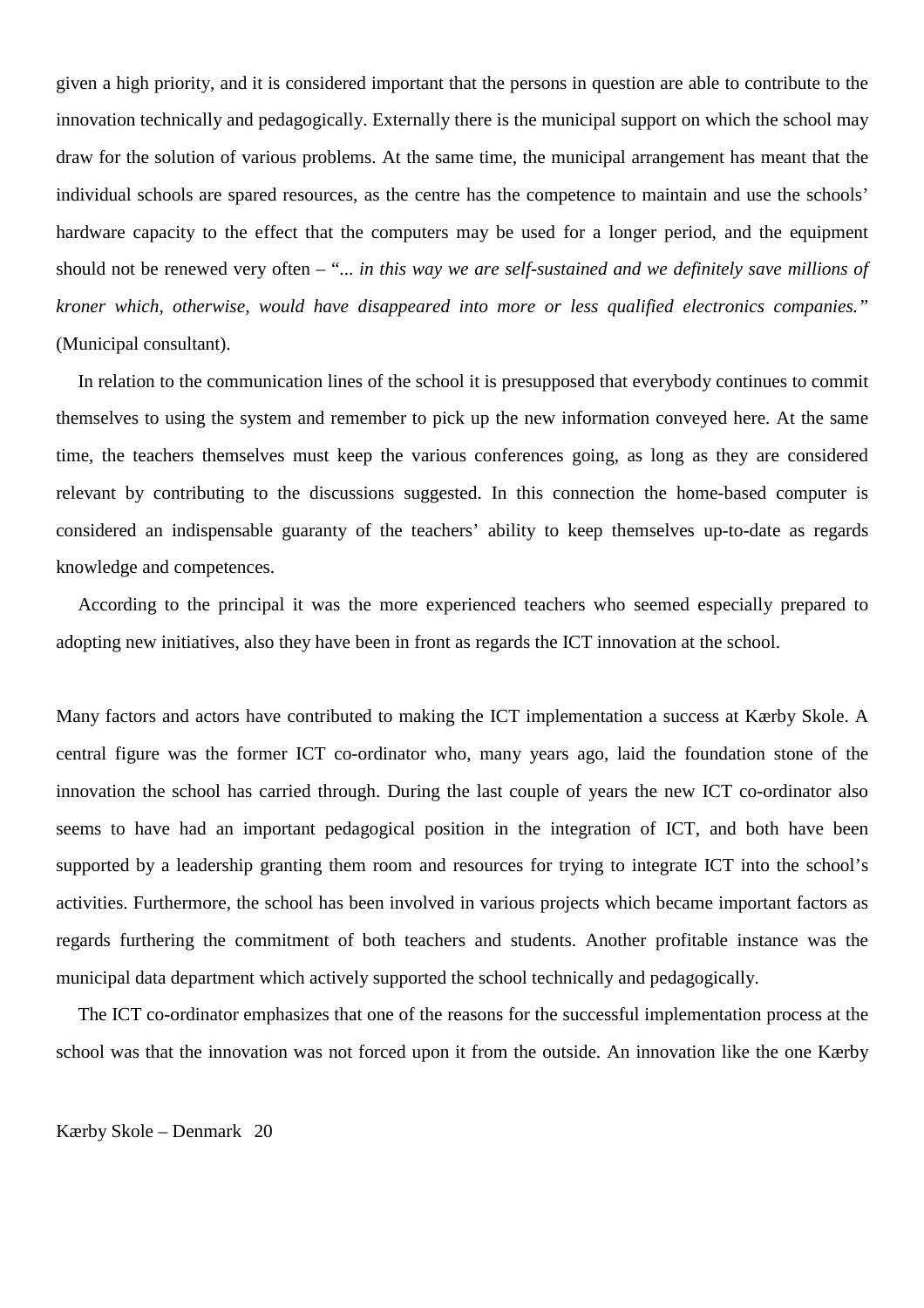Skole has been through takes time and has to be willed by those who have to sustain the innovation, if it shall have the possibility of taking root. This means, among other things, that the teachers should be given time to getting used to the media and discover that in some connections it may be an advantage to use ICT.

At the municipal data department it has also been the experience that nothing is obtained by dictating the schools a certain innovation rate or model, as the schools have different preconditions and different stages of readiness. An innovation cannot be pressed on, if the basis of innovation is not present. Therefore, it is crucial to start from where the school finds itself and start on a level, where everybody can join in.

It is also an experience with the local authorities that the external courses are not always having the same effect as the more informal, internal training courses, the schools may have. In this connection it is important that there is a competent person who can inspire and support the teachers at the right time. "*Quite often it is a question of planting the idea and supply some tiny bit of security, support and resources to start it rolling.*" (Municipal consultant). Therefore, the school's ICT co-ordinator is considered an absolutely decisive person in connection with the integration of ICT, as is the case at Kærby Skole.

The municipal data department has often witnessed that the technically very competent ICT co-ordinators unwillingly ended up by scaring their colleagues away, because they did not possess the necessary understanding of their colleagues' prerequisites as far as ICT was concerned. Therefore, the data department points out that what is necessary for a rapid continuation of the general ICT innovation is the establishing of an instructors' education pedagogically oriented towards adult education, enabling making ICT coordinators more able to take care of and inspire the teachers. The strong point of able ICT co-ordinators is that they are capable of decoding what consultative, professional and ICT related needs the schools have, so that the local school authorities may arrange for more precise educational facilities for the teachers, adapted to the actual needs.

It has played an important role in the innovation at Kærby Skole that there has been a general readiness to set the innovation in motion by means of resources – also as regards equipment and in-service training of the individual teachers. The school does not doubt that the best thing to do in order to promote the teachers ICT competences is placing a computer in the teachers' home along with the offer to participate in training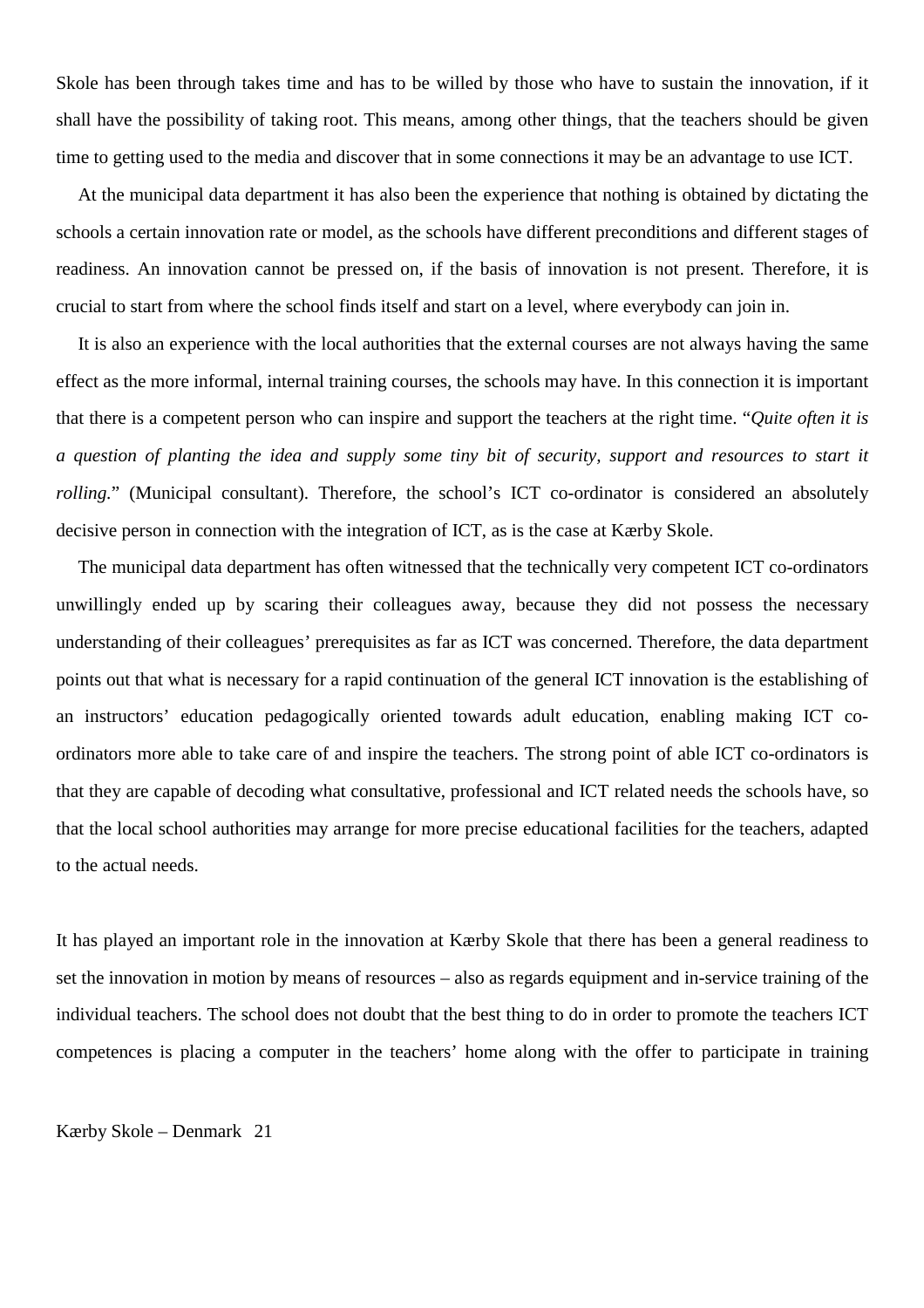courses. When a teacher can experiment and learn at home he or she is not only acquring competences but also sustaining them, so that ICT becomes an integrated part of everyday life, say several teachers and the ICT co-ordinator. Furthermore, it is considered important that everybody has been obliged to using ICT to some extent or other so that the innovation is sustained by as many of the staff members as possible.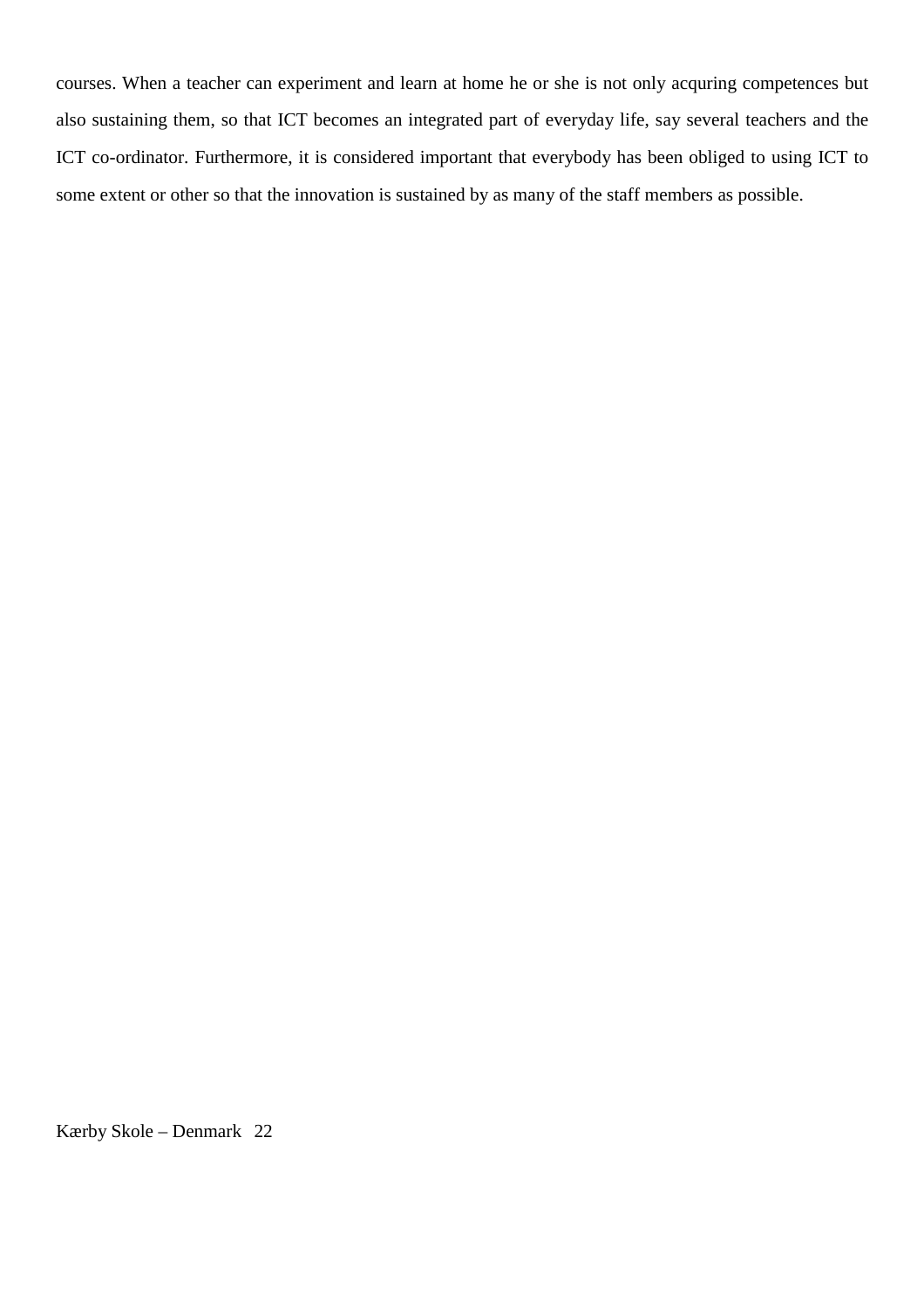## 4 Discussion of hypotheses

### 4.1 Hypothesis 1

*Technology is a strong catalyst for educational innovation and improvement, especially when the World Wide Web is involved. The rival hypothesis is that where true school-wide improvement is found, technology served only as an additional resource and not as a catalyst, that the forces that drove the improvements also drove the application of technology to specific educational problems.*

### Material supporting hypothesis 1

ΧOn the organizational level the school's participation in the ICT projects has implied, among other things, that all teachers have attended in-service training, which has contributed to a relatively high general level of integration in the organization. Furthermore, has been established a culture where via internal educational arrangements the teachers exchange experiences and communicate competences mutually. The methods are being developed so that the positive experiences fom the ICT field can be applied in other fields of effort.

ΧThe school has used technology for the construction of a complex communication system by means of which today all communication is diffused, the teachers having committed themselves to using the system in their daily work. Among other things, the system has raised the level of information in the organization and has established a good basis for mutual reflection and accumulation of experience.

ΧAbove the internal possibilities of communication the school forms part of a wider municipal network, which through the years e.g. via comprehensive conferences has formed the basis of an extensive pedagogical debate across school boundaries.

ΧOn the teaching level some classes have experimented with educational practices actively using ICT to establish new forms of teaching and make the teaching independent of time and place.

Material supporting the rival hypothesis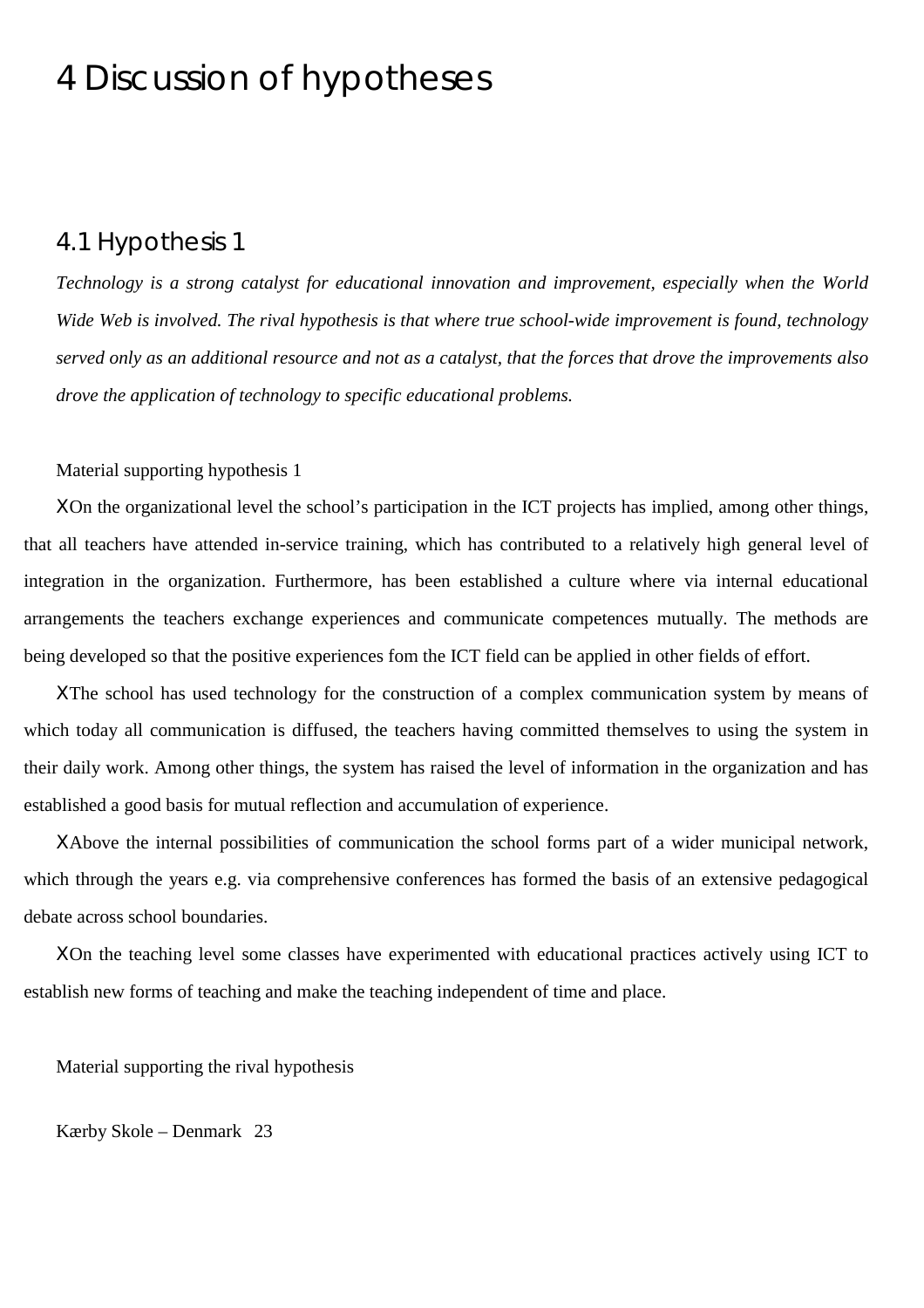ΧAlthough ICT forms part of the efforts to meet with the Ministry of Education's demands for a more up-todate teaching, and even if the school, for instance, has acquired much experience in communication with other schools, ICT is mainly used in everyday school life as a resource in the existing teaching practice.

At Kærby Skole ICT has been a field of effort through many years, and the school has currently participated in innovative projects with ICT as the central point, which has contributed to an extensive innovation on the organizational as well as the educational level.

A conscious effort from both the leadership, the staff and the local school authorities have established good conditions for an organizational innovation on the large scale, and as time went by, the effort to integrate ICT resulted in the establishing of a progressive innovative environment. Thus, the material from Kærby Skole must be considered supportive of the hypothesis that technology – granted the right conditions – may act as a catalyst of an innovative development of the school.

## 4.2 Hypothesis 2

*The diffusion of the innovation/improvement (and therefore of ICT) followed the traditional diffusion pattern for innovations, as outlined by Rogers (1995). The rival hypothesis is that technology functions differently from traditional innovations and that therefore different diffusion patterns occur.*

### Description of the diffusion pattern

At Kærby Skole the diffusion of ICT has taken place through a long process during which the staff has been allowed much time for getting accustomed to the media. Today practially all teachers use ICT on the organizational level, and the school's computer room is in great demand, technology often being used in teaching as well.

Especially the former ICT co-ordinator, being an entrepreneur, has been the leading figure in the innovation with commitment and pedagogical flair. Among other things, he has arranged internal training courses, while the leadership has rendered its support by making the necessary resources available and joining actively in the implementation process.

Kærby Skole – Denmark 24 Generally, it seems that the teachers have backed up well, and it is emphasized as an important part of the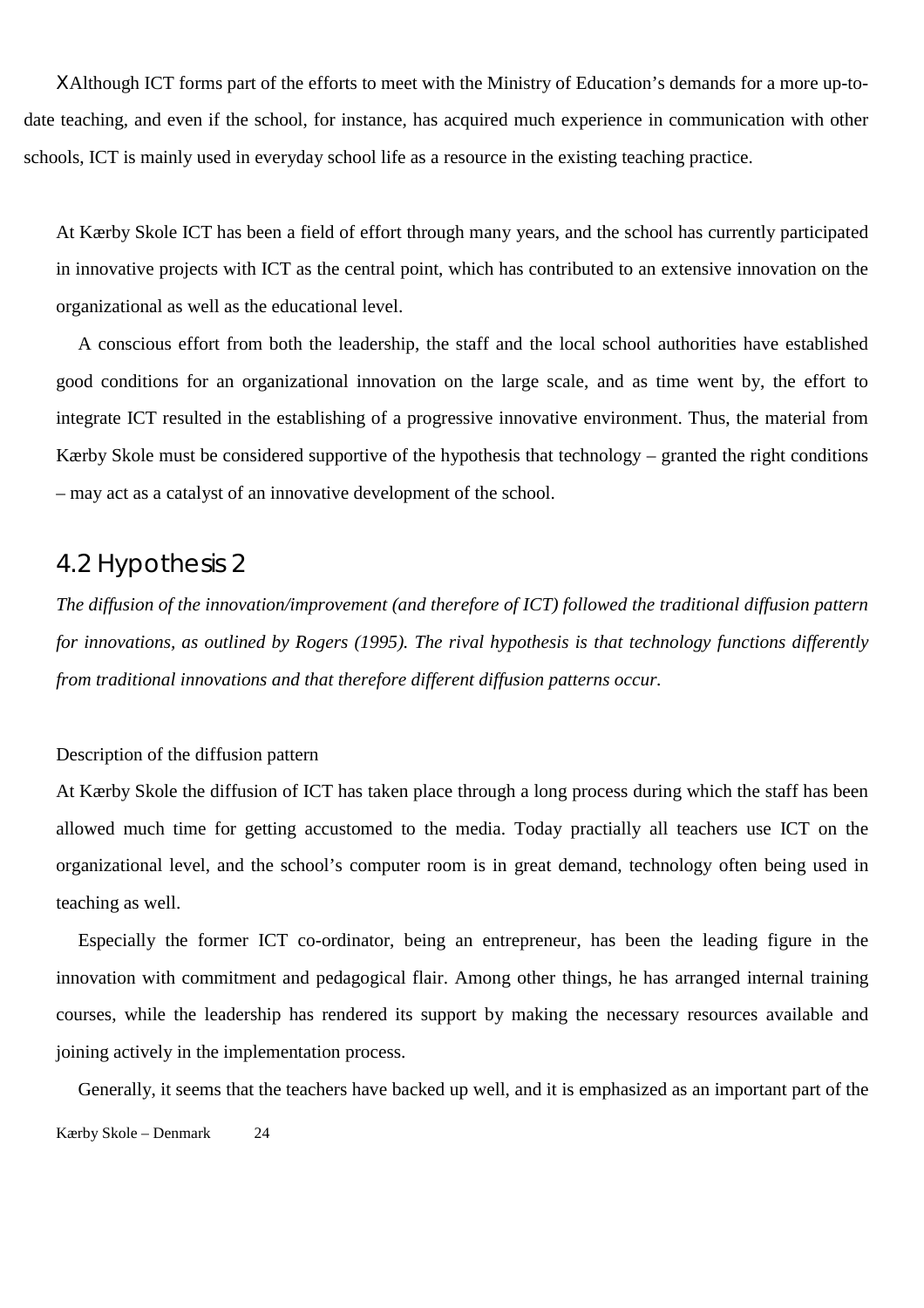establishing of networks that all teachers have committed themselves to participate actively in the innovation – for instance via the communicative system, which is checked for new information every day. The teachers also have had the opportunity to require good help from the supportive arrangements established by the school, which today are taken care of by the ICT co-ordinator, who is ready with technical and pedagogical assistance. The internal arrangements are evaluated as being of great significance to the diffusion of technology, as unsecure teachers have a chance to get assistance enabling them to get started on an integration of ICT in the right setting. With the teaching related ICT projects the interest of the teachers was further intensified, and the installation of home-based computers in connection with one of the projects combined with the teachers' joint attendance of a mutual education really expedited the diffusion.

Finally, it must be pointed out that also the municipal support, which has brought about resources in the shape of technical and pedagogical guidance, has been of decisive importance to the diffusion of ICT at Kærby Skole.

## 4.3 Hypothesis 3

*Successful implementation of ICT depends mostly upon staff competence in the integration of ICT into instruction and learning. This hypothesis assumes that teachers mediate ICT applications when they are successful, and that ICT's academic value relates positively to teacher competence. The rival hypothesis is that the school technological infrastructure and student ICT competence rather than staff competence determine ICT implementation outcomes.*

#### Material supporting hypothesis 3

ΧThe 'IT-springet' meant that all teachers were offered a home-based computer and in-service training, thus, obtaining relatively quickly a high degree of familiarity with the media. The school considers this leap into ICT decisive for the fact that the ICT integration accelerated.

ΧExperience shows that the ICT integration is in danger of coming to a halt if the teachers do not – in some way or other – overcome some of the pedagogical and technical obstacles that may occur in their teaching. Therefore, it is decisively important that teachers who find it difficult to include ICT are given the opportunity of guidance by the ICT co-ordinator, who also from time to time may join actively in the teaching.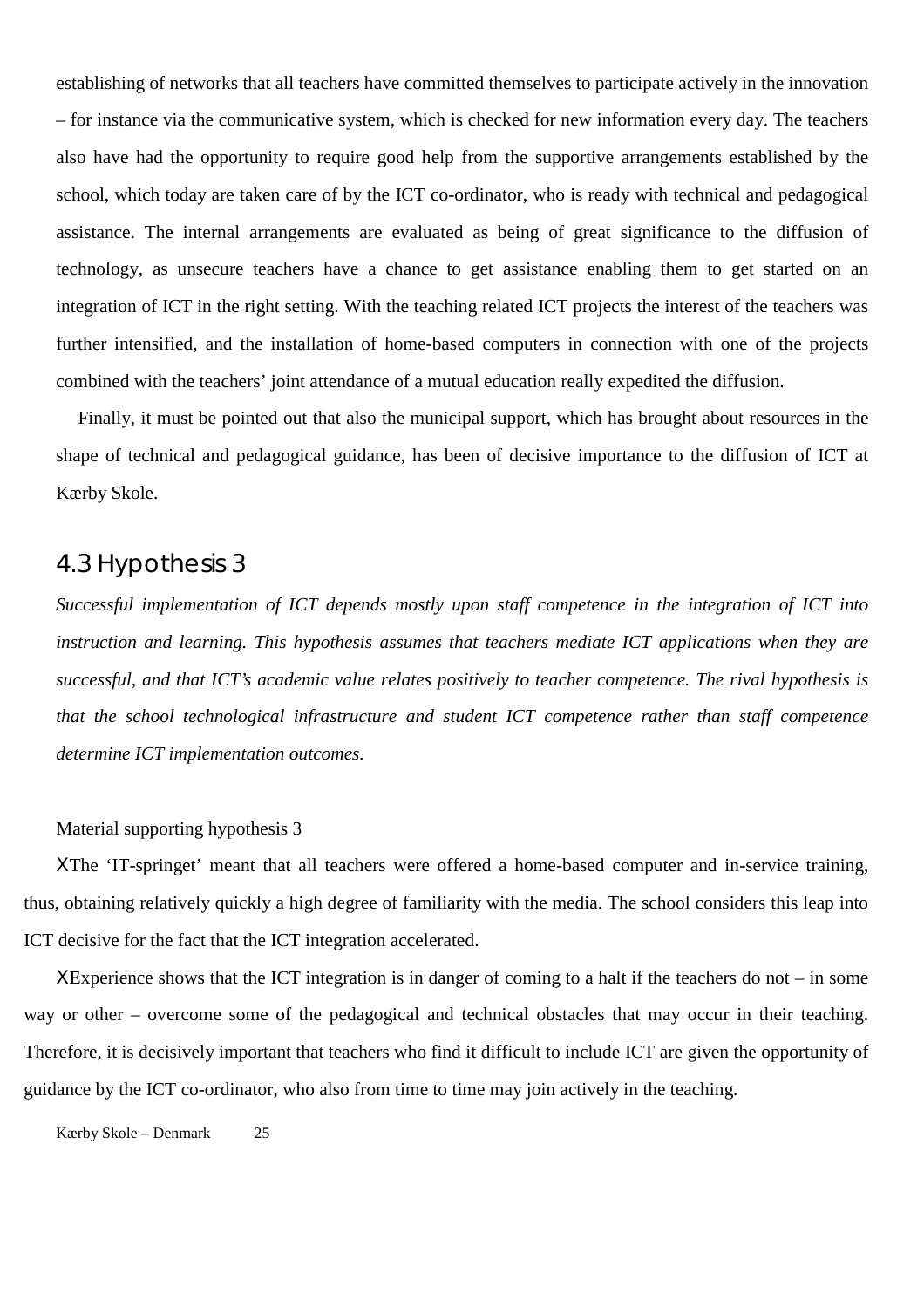ΧThe teachers have agreed upon a school curriculum for the students' ICT skills and committed themselves to meet with this curriculum hoping that it will imply that the students leave school with fairly equal skills which have not been randomly decided by the individual teachers' preferences.

ΧThe 'Pioneer Project' which implied experimenting with basing all teaching on ICT had been difficult to carry through, if the teachers had not had the necessary ICT competences.

#### Material supporting the rival hypothesis

ΧGenerally, teachers and students depend on access to a computer room, which does not further spontaneity in the use of ICT. On the other hand, the technological infrastructure is not seen as a real obstacle for the integration of ICT into teaching, as the teachers are incalculating this fact in their planning. The Pioneer class has not been subject to this problem, as the class has free access to computers both at school and at home, which makes it possible to experiment with teaching courses independent of time and place.

At Kærby Skole it is obvious that most teachers feel prepared to using ICT in their teaching, and also that the degree of use is high. For many years the school has had ICT as a point of rotation, it has participated in a series of innovative ICT projects, and the entire staff has gone through in-service training; this has contributed to making ICT an everyday phenomenon forming a natural part of the teaching. At the same time, municipal and local supportive arrangements have been established, which, technically and pedagogically, have helped the teahers facilitate the integration process. Thus, it is the experience of the local school authorities that it does not pay to focus solely on investments in hardware, as it is at least as important to clarify how the teachers are made able to operate and apply the opportunities offered by ICT.

Of course, it is important to the degree of application and what pedagogical possibilities can be applied in teaching, how free access the teachers have to ICT in school itself. However, the material from Kærby Skole indicates that the development of teacher competences – being familiar with the technology and feeling secure about its pedagogical application – is a critical factor in the implementation process. If the teachers are unable to operate the computers, they do not use them; consequently, the implementation of ICT must be considered an allround process where the focus is set both on hardware, staff training and provision of the resources for carrying through the objectives.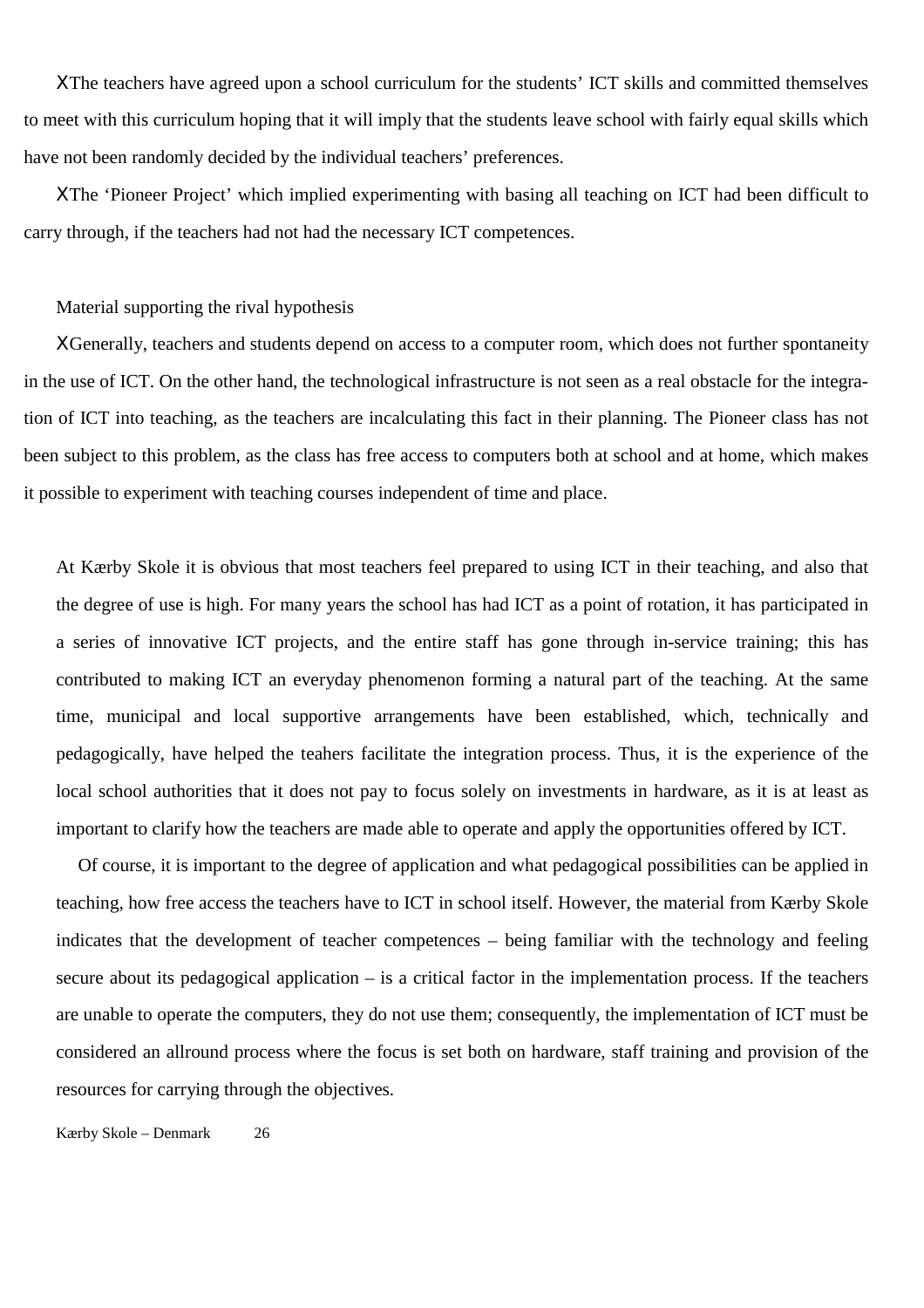## 4.4 Hypothesis 4

*Gaps in academic performance between high and low poverty students will not increase when all students have equal access to ICT. The rival hypothesis is that equal access to ICT will lead to more advantaged students increasing the performance gap with disadvantaged (high poverty) students.*

#### Material supporting hypothesis 4

ΧThe general picture of the school shows that to some extent or other everybody is given the opportunity of benefitting from the advantages present for instance in the word processing programme as related e.g. to presenting a nicer looking product and making the writing process more easily prepared.

ΧIt is also emphasized that ICT can be used for differentiation of teaching and to establish variations in the teaching, which means that the teachers are able to meet with the students' demand in a more expedient way.

#### Material supporting the rival hypothesis

ΧSome teachers find that the academically more competent students tend to profit the most from ICT.

ΧIt may be a problem that the less competent students withdraw and leave the keyboard to the more competent, when co-operating at the computer.

It is hard to say something unambiguous about what students benefit the most from working with ICT. Although some teachers are of the opinion that the more competent students derive the highest benefit, others mention that ICT may contribute to lifting the less competent, so that, generally, they profit more from it. Most teachers find that ICT may contribute to an innovation of the teaching practices, so that the students can be stimulated in different ways. As regards the 'contact classes' (autistic students) ICT represents a fine opportunity of visualizing and concretizing abstract assignments. At the same time, the technology possesses communicative potentials implying that ICT is experienced as an interesting instrument of development in the work with these socially fragile students.

Kærby Skole – Denmark 27 According to the school's assessment about 90 percent of the students have a computer at home, for which reason it may be difficult to figure out, whether the use of ICT at school influences or is influenced by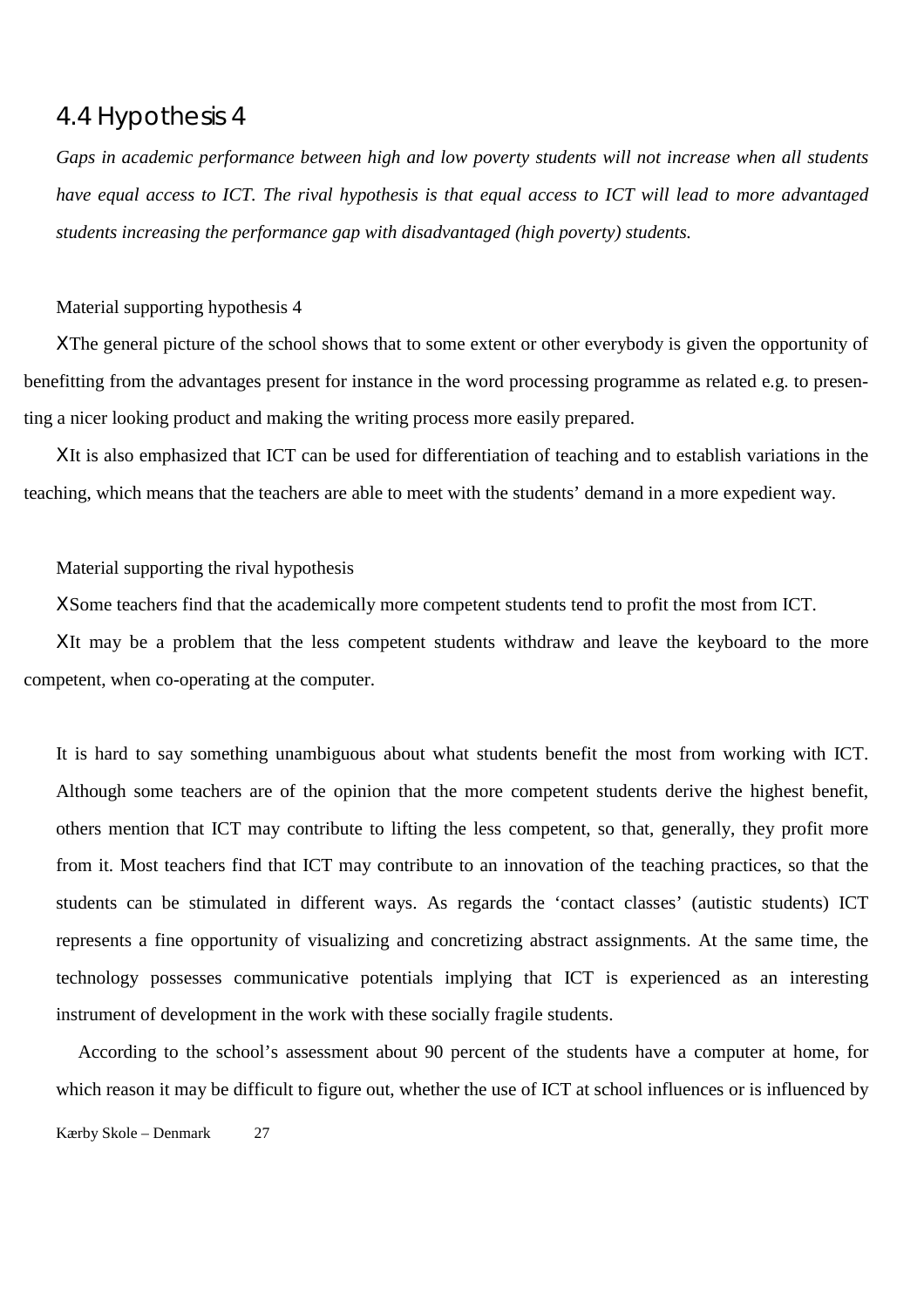differences in this connection. However, the teachers emphasize that even though the students have computers at home, it rarely means that they have anything but a superficial knowledge of the instrumental programmes, on the other hand they are very able at playing computer games. Consequently, having a computer at home does not mean that they automatically have any advantages in an educational connection. However, the school is trying to establish extended possibilities of using ICT both for those who have no computer at home and for those who find it difficult to use: The school arranges ICT café twice a week, where students may get assistance for various assignments.

## 4.5 Hypothesis 5

*Successful implementation of ICT will lead to the same or higher academic standards in spite of the low quality of many ICT materials. Academic standards are a function of teacher and school expectations and not of the standards of textbooks, ICT materials, and the like. The alternative hypothesis is that ICT use will lead to a lowering of academic standards as students spend more time on marginally beneficial searches and in browsing poor quality Web and courseware content.*

### Material supporting hypothesis 5

ΧKærby Skole has chosen to give a high priority to the programmes of the Office package, as educational software is often expensive and of varying quality. In this connection quality is a criterion for applying the programmes at all.

ΧVia the 'school curriculum' the teachers are expected to teach the students specific skills, so it is up to the teachers to assess the quality of the programmes as related to meeting with these demands.

Material supporting the rival hypothesis

ΧIt is a common experience that students may easily get lost in ICT and become fascinated by certain operations; this demands a certain control on the part of the teachers.

ΧIt may prove time consuming to seek information on the www, and the students should learn where other instruments are more expediently applied.

Kærby Skole – Denmark 28 ΧIt is a widespread assumption that it is important that the students develop versatility, and that,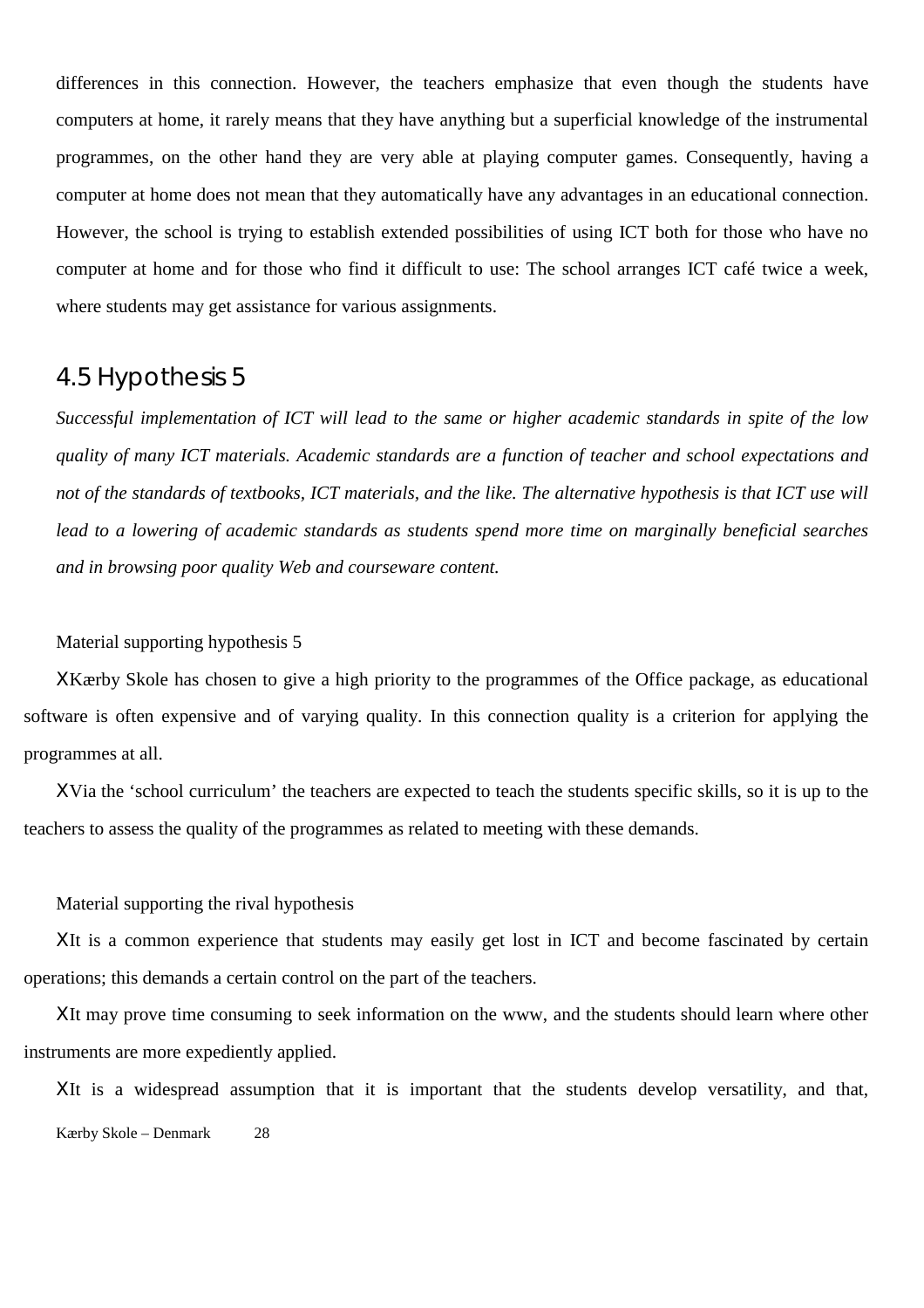consequently, the use of ICT does not prevail, of which fact the teachers are very much aware.

Much indicates that, generally, the teachers of Kærby Skole are attentive to how the students benefit from using ICT at school, and, consequently, make demands on both the programmes in use and on the students' way of using ICT in order to accomplish expedient methods of work. Thus, it is impossible to say anything in general about the influence of bad quality software on the learning level, as much has been sorted out before it reaches the students; however, according to the teachers, quality is of great importance to the success of the teaching. The students wil soon loose interest and choose not to use software programmes, if they are not challenged by their contents – also the students are conscious of quality and do not consider anything relevant just because it is wrapped in electronics.

Furthermore, experience from Kærby Skole shows that sometimes the students may be fascinated by less expedient functions of various ICT materials, which may imply that their concentration is taken away from the subject-related contents of the teaching. Since the teachers are aware of avoiding this 'danger' of ICT, it is not in practice considered important to the learning level. Moreover, the school has set up guidelines for an ethical and responsible use of the www, which are repeated to the students every school year, and violation of the rules leads to sanctions, which, according to the students, has a preventive effect.

The general impression seems to be that there are no convincing signs of the truth of hypothesis 5, as regards the quality of ICT material, whereas the assertion that the learning level depends on the teachers'/the school's expectations is confirmed by the material from Kærby Skole. Nothing indicates that these expectations are lower, when ICT is integrated in the teaching.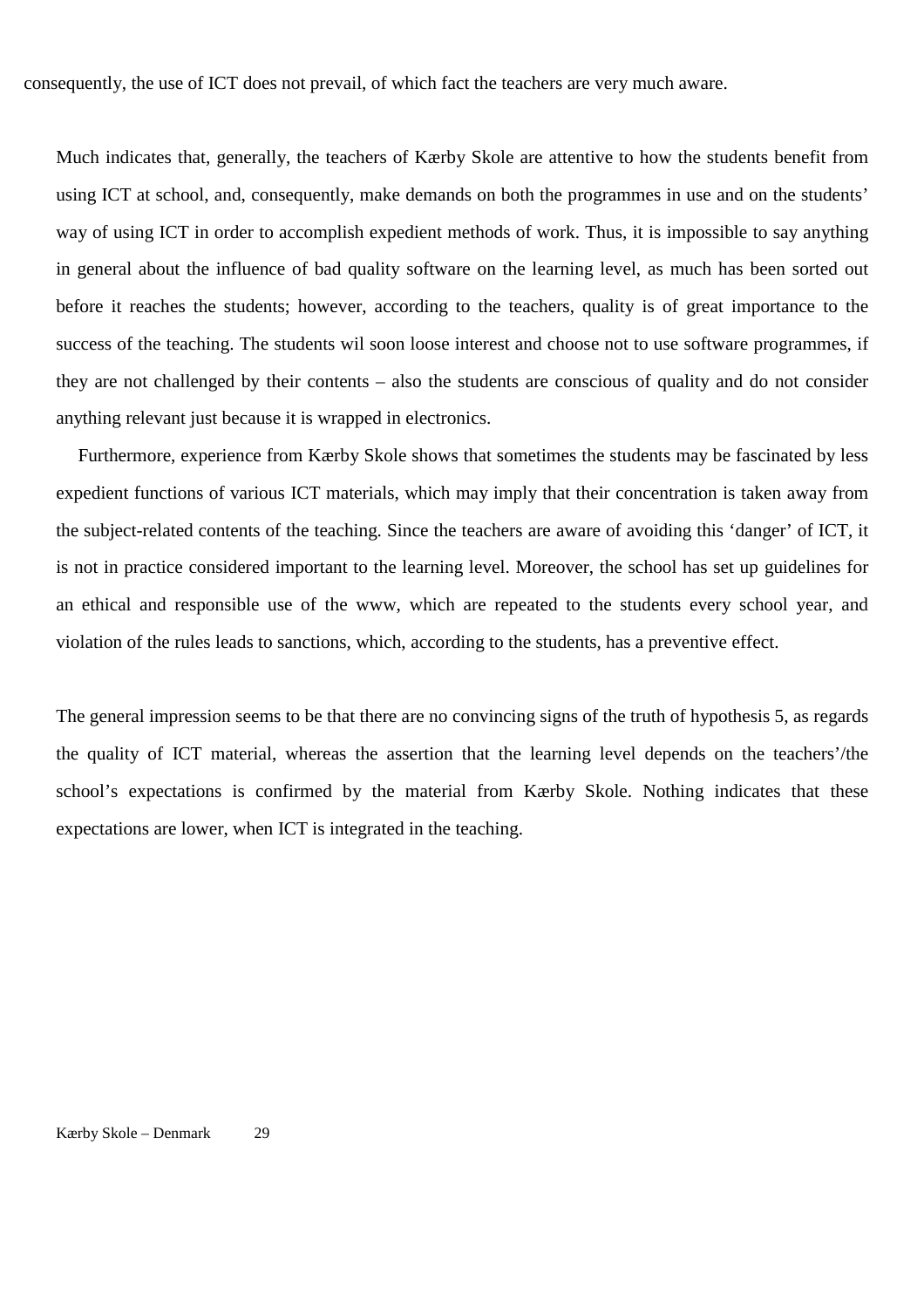## 5 The future

After many years of intense efforts to integrate ICT Kærby Skole has now reached a point where most of the staff has been sated and need to turn their eyes towards something else. What seems the most obvious field to tackle is the practical and creative area, where a group of dedicated teachers are planning to use the experience from the ICT co-ordinators' successful inspiration of the teaching staff, trying to set the focus on this more creative area of teaching in the same way.

In relation to ICT it is now a question of the teachers sustaining their ICT competences, as the very basis of integrating ICT in the teaching has been established. In this connection the future ICT co-ordinator in concert with the present will probably have great influence.

At Kærby Skole ICT is considered an important instrument to the school of the future, where to an increasing degree learning will be organized according to subjects and to the students' prerequisites, rather than to age, as is the case today. Such innovation is considered practicable with ICT and electronic logbooks as an instrument.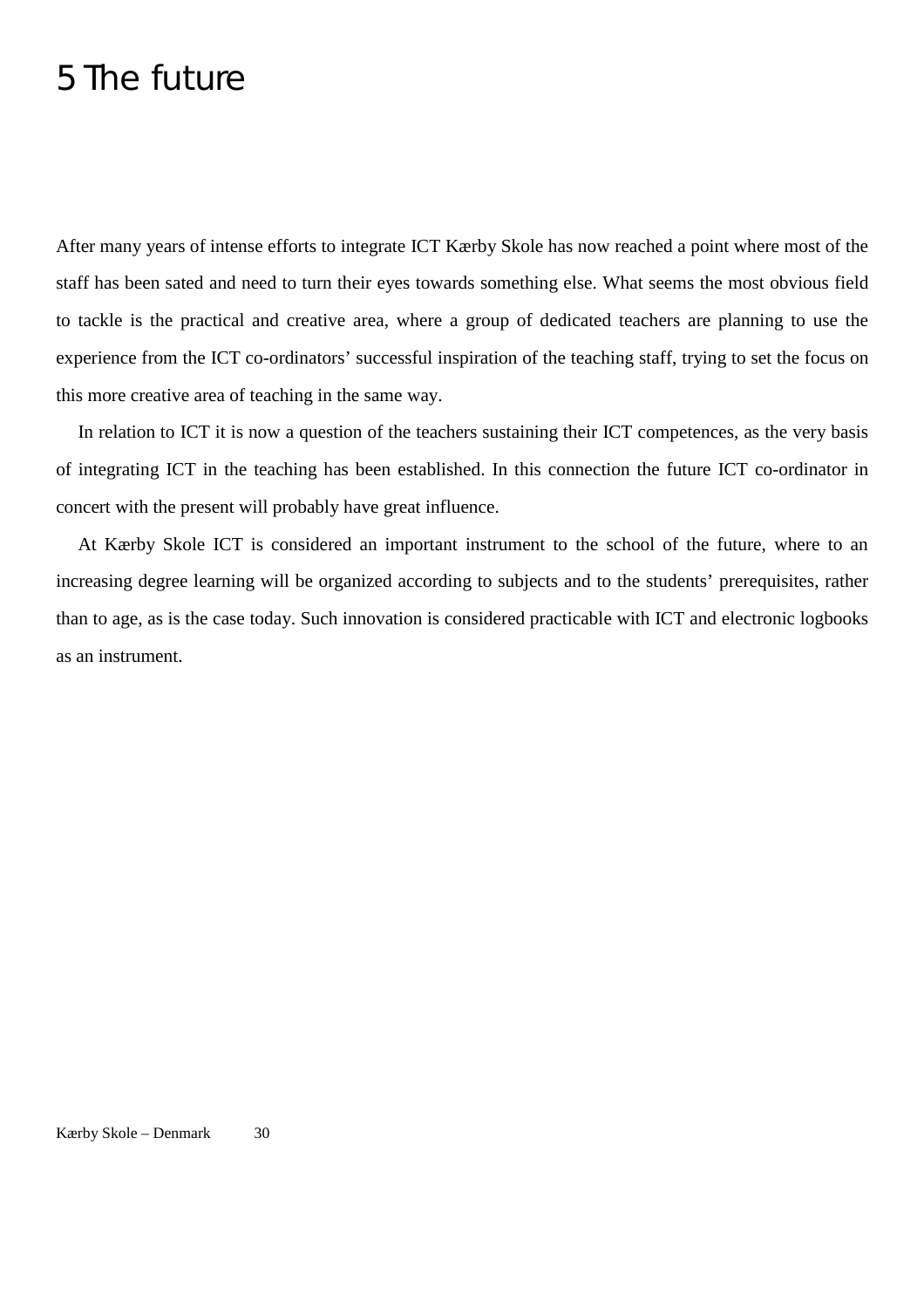## Appendix A

In Denmark the team behind 'Case studies – organisational change' comprised project leader Arne Carlsen, project researcher Lotte Broe and project assistants Lea Holst Spenceley and Ulla Milner Drewsen – all employees of the Danish University of Education. The study was carried through on the basis of the OECD/CERI design "A workbook for case studies of organisation change. Version 9b-August 8, 2000".

At an initial meeting the school was informed on the study in general, the requested amount of interviews, observations, additional material and the questionnaire part.

The school visit was carried through by the project assistants and lasted for five days. The programme was arranged by the school and consisted of six observation sessions of 60 minutes and a total of 14 interviews.

The informants were: school principal (1,5 hours), ICT co-ordinator (2 hours in 2 sessions), 5 teachers (1 hour each), municipal consultant (1,5 hours), 3 groups of students, in total abt. 9 students (30 min. each), and 2 parents (30 min. each). All interviews were tape recorded and transcribed.

Out of 38 questionaires 29 were answered. The school principal granted the necessary time during a weekly teachers' meeting.

The additional material consisted of 6 appendixes comprising among other things an ICT 'school curriculum', objectives and plan of action for the ICT innovation of the school and reflections on how ICT education an be established for an entire school.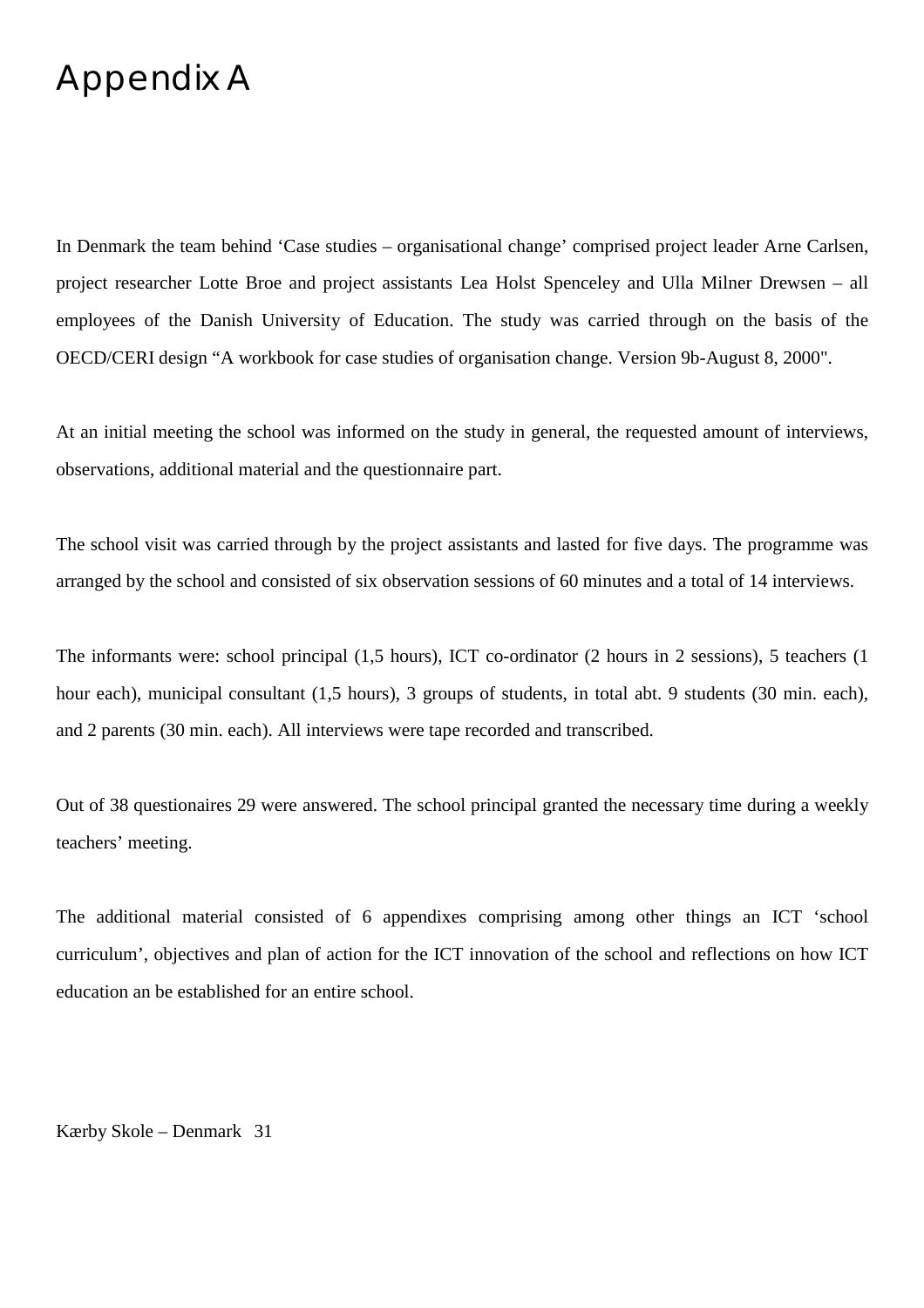# Appendix B

((Please insert Appendix B – Kærby Skole))